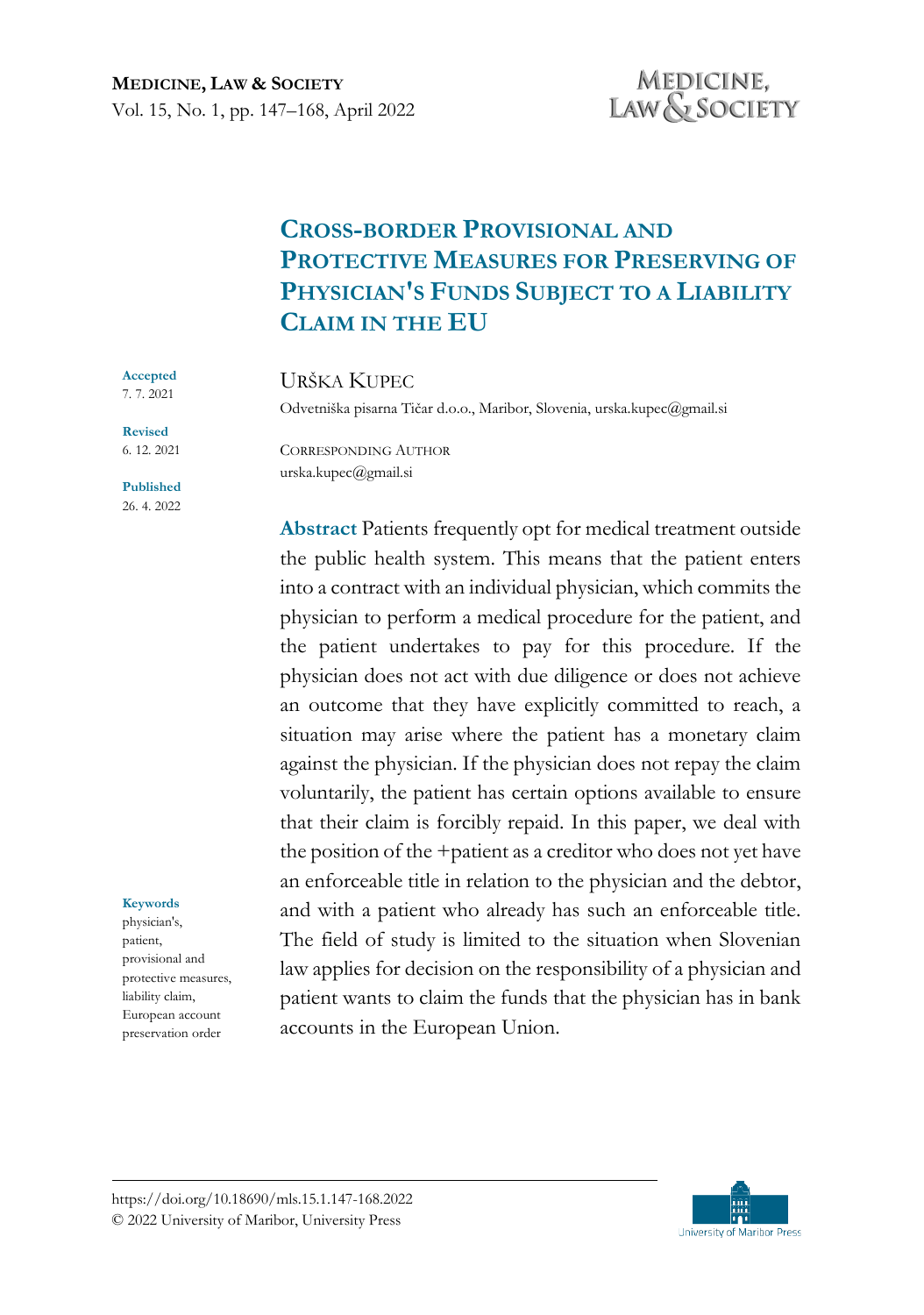#### **1 Introduction**

The patient can seek medical care in a public health institution<sup>[1](#page-1-0)</sup>, a private healthcare provider or from an individual physician who performs a profit-making activity. In this paper, we discuss a case where a patient opts for treatment outside the public health system.[2](#page-1-1)

The type of contract to be concluded between the physician and the patient and the issue of liability depend on the substantive law applicable to a particular contract or individual case. In the event that Slovenian law applies<sup>3</sup>, the provisions of the Obligations Code (OZ) are used to define the contractual relationship between the patient and the physician.[4](#page-1-3) Determining the nature of the contractual relationship between the physician and the patient is also important in order to determine what claims the patient can make. In this paper, we will briefly define the types of claims the patient can make, but we will focus on the physician's liability for damages.

A patient who wants to claim compensation from a physician needs to obtain an appropriate legal address. If the physician does not voluntarily fulfil an obligation, the patient has the right to demand the fulfilment of the obligation(s) in an enforcement procedure. In the event that the patient has a monetary claim against the physician and there is a risk that recovery will be prevented or considerably hindered due to certain circumstances, the patient has the right to apply to the court for a provisional measure to preserve the physician's funds.

<span id="page-1-0"></span><sup>1</sup> Even if the physician performs work in a public institution, the relationship with the patient will be of a contractual nature. In this case, the patient will enter into a contract with a public institution (Debevec, 2019, p. 7).

<span id="page-1-1"></span><sup>2</sup> If the patient decides to be treated in a public institution, the same rules regarding the definition of a legal relationship will nonetheless apply. It should be pointed out that in the case of public treatment, it can be expected that there will be more cases of treatment of urgent medical conditions that are legally defined differently than the treatment of non-urgent conditions. Emergency medical procedures are characterised by the fact that the patient is not in a condition that would allow them to form their own will, which is why the physician's conduct is deemed emergency management without an order (Judgment of the Supreme Court of the Republic of Slovenia ref. No. II Ips 148/2017 of 25 October 2018, p. 30). There is also a difference in the fact that a physician in a public institution will always be in an employment relationship with a public institution. This means that on the basis of the first paragraph of Article 147 of the Obligations Code, the wrong done by a physician at work or in connection with work to a third party, is the responsibility of the public institution where the physician was working at the time the damage was caused. The patient is able to claim compensation directly from the physician if the physician caused it intentionally. However, the employer is able to claim compensation from the physician for the damage paid to the patient if it turns out that the physician caused the damage intentionally or through gross negligence.

<span id="page-1-2"></span><sup>&</sup>lt;sup>3</sup> The application of the law is determined by an article 4(1b) of the Regulation (EC) No 593/2008 of the European Parliament and of the Council of 17 June 2008 on the law applicable to contractual obligations (OJ L 177, 4. 7. 2008, p. 6–16). Unless the doctor and the patient agree otherwise, Slovenian law shall apply if the physician has a habitual residence in the Republic of Slovenia.

<span id="page-1-3"></span><sup>4</sup> National Gazette RS, no. 83/01, 28/06, 40/07, 97/07, 64/16.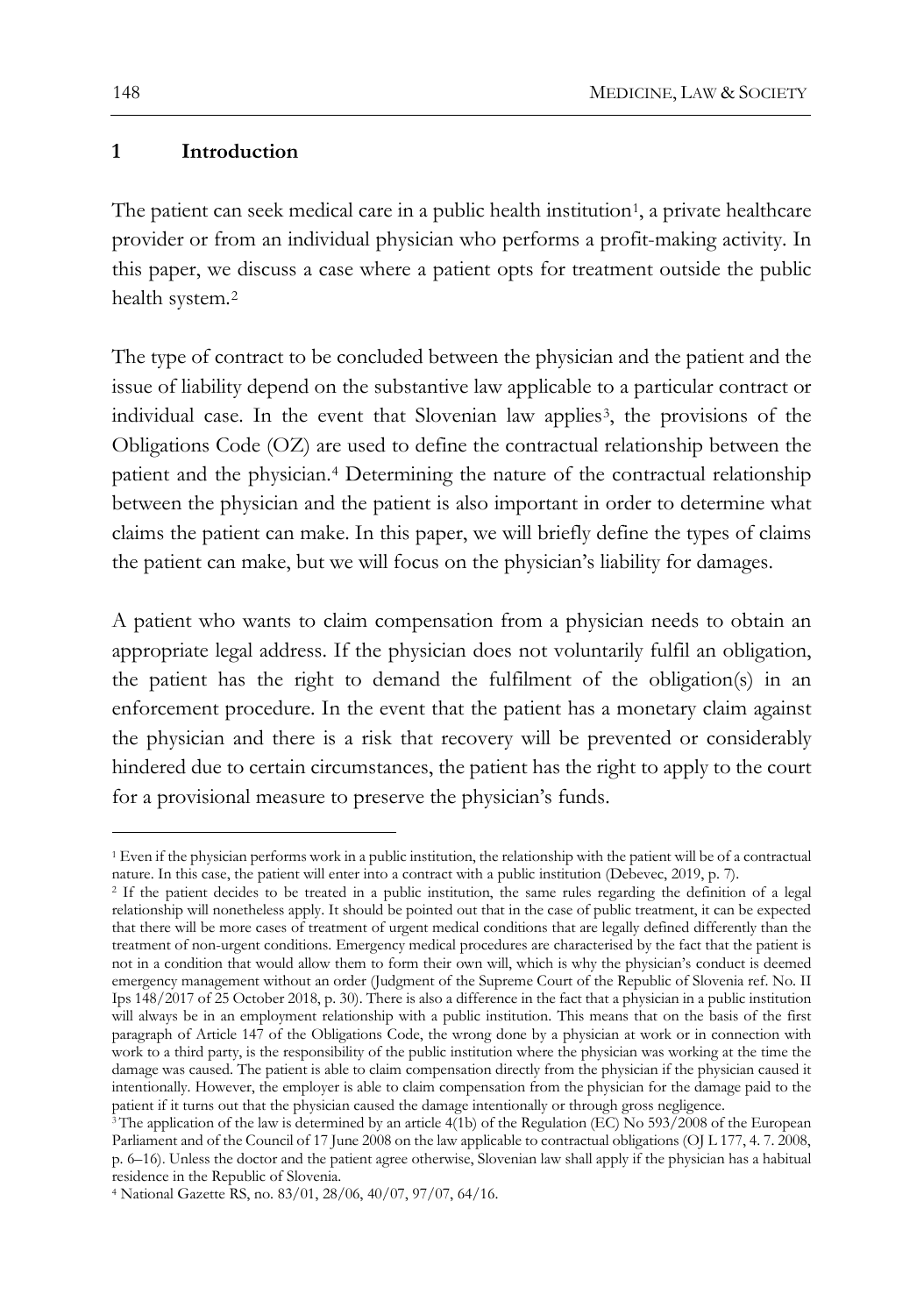## **2 The contractual nature of the patient-physician relationship**

## **2.1 Introduction**

The fundamental basis for the existence of rights and obligations in the patientphysician relationship is the contract on the provision of health services.[5](#page-2-0) The patient's obligation is to pay for the services provided,<sup>[6](#page-2-1)</sup> and the physician's obligation is to fulfil the agreed medical service.[7](#page-2-2) The physician and the patient enter into a contract at the moment when the patient approaches the physician and the physician begins to perform activities that fall within the scope of their activity. The contract does not need to be in written form and can be concluded implicitly (Ovčak Kos, Božič Penko, 2017, p. 12).

Given the nature of the services that a physician commits to perform for a patient, a physician cannot guarantee success. Therefore, his or her obligation is usually exhausted by exercising due care. In other words, the physician cannot guarantee the patient that they will recover or that the patient's health condition will be flawless after the performed medical service. Nonetheless, the physician undertakes to achieve what is in the best interest of the patient.[8](#page-2-3) The physician will not be held accountable to the patient if he or she does not succeed, but will be held accountable if he or she does not exercise due diligence.

The patient-physician relationship described in this way has the characteristics of a contract or mandate (Možina, 2016, p. 260). The fact that the success of treatment also depends significantly on the patient's personal circumstances and characteristics makes it difficult for the physician to commit to a particular outcome. Instead, the physician can only commit to strive to achieve a preferred result exercising due diligence. These factors also militate in favour of the view that such a relationship has the characteristics of a contract of mandate. Another characteristic of the

<span id="page-2-1"></span><span id="page-2-0"></span><sup>5</sup> The physician and the patient will not enter into a contract on the provision of health services in the event that an emergency medical procedure is required and the patient is unable to form his or her own will (Novak, 2021, p. 29). <sup>6</sup> In the case of the provision of health services outside the public health system, the patient will make the payment themselves or will make the payment through a health insurance scheme.

<span id="page-2-2"></span><sup>7</sup> Judgment of the Supreme Court of Republic of Slovenia, ref. no. II Ips 290/2017 of 17. 5. 2018, p. 15, ECLI:SI:VSRS:II.IPS.290.2017.

<span id="page-2-3"></span><sup>8</sup> For certain services, however, the physician will commit to achieving a certain result. Such services are, for example, cosmetic procedures, sterilisation, abortion, extraction or implantation of a tooth, etc. (Ovčak Kos & Božič Penko, 2017, p. 12).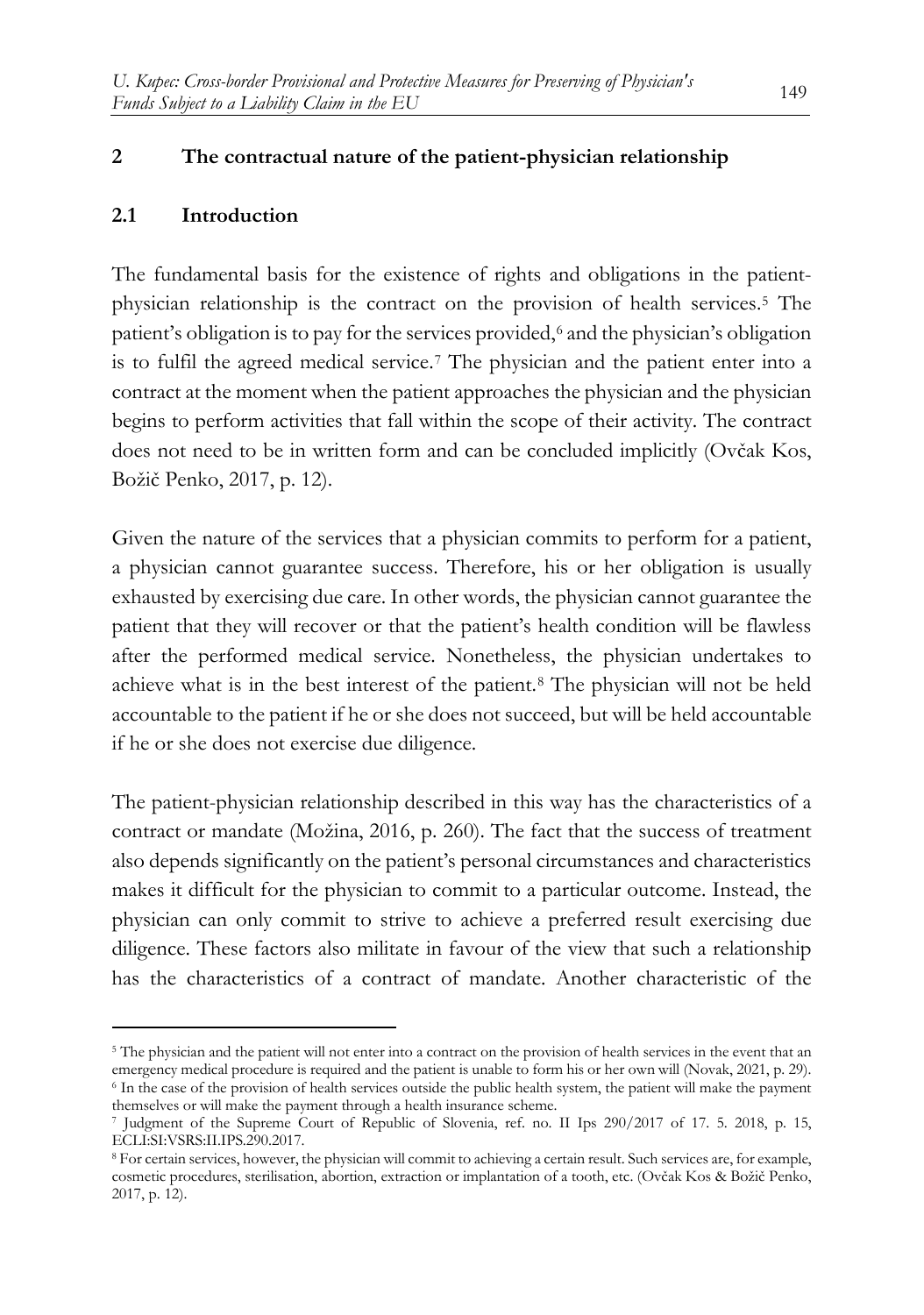patient-physician relationship is that there is a certain confidentiality and that, as a rule, a personal performance of the service applies.<sup>[9](#page-3-0)</sup>

Slovenian case law and legal doctrine posits that the contract on the provision of health services has the nature of a service contract, whereby the physician commits to perform work with due care, which is required by the physician's profession, in order to achieve the patient's recovery. However, the physician is not responsible for the patient's health (Debevec, 2019, p. 9).[10](#page-3-1) This means that the physician's obligation consists of a duty of reasonable effort, which is a key feature of a contract of mandate.

In accordance with Article 3 of the Obligations Code, the physician and the patient can expressly agree that the physician will also guarantee the success of the medical procedure, i.e. the patient's health. In this case, there can be no doubt that a service contract has been concluded between them (Možina, 2016, p. 260). However, in theory, there is a view that a contract between the physician and the patient should be considered as a separate contract, which should be regulated accordingly (Ovčak Kos & Božič Penko, 2017, p. 13).[11](#page-3-2) Given that those contracts are very common (people conclude these contracts on a daily basis), and given the specific nature of the legal relationship, I agree with the view that these contracts should be properly regulated.

Regardless of whether the contract on the provision of health services constitutes a service or a mandate contract, the physician must fulfil a duty of disclosure in relation to the patient. By fulfilling the duty of disclosure, the physician ensures that the patient is aware of the type of procedure, the consequences of the procedure, etc. The Supreme Court of the Republic of Slovenia has defined how a physician must fulfil their duty of disclosure, namely:

<span id="page-3-0"></span><sup>9</sup> Judgment of the Supreme Court of Republic of Slovenia, ref. no. II Ips 148/2017 of 25. 10. 2018, p. 30, ECLI:SI:VSRS:II.IPS.148.2017.

<span id="page-3-1"></span><sup>10</sup> Judgment and Order of the Supreme Court of Republic of Slovenia, ref. no. II Ips 94/2015 of 2. 7. 2015, point 13, ECLI:SI:VSRS:II.IPS.94.2015 and the judgment and decision of the Supreme Court of the Republic of Slovenia, ref. no. II Ips 342/2014 of 22. 1. 2015, p. 15, ECLI:SI:VSRS:II.IPS.342.2014.

<span id="page-3-2"></span><sup>11</sup> Judgment of the Supreme Court of Republic of Slovenia, ref. no. II Ips 148/2017 of 25. 10. 2018, p. 30, ECLI:SI:VSRS:II.IPS.148.2017.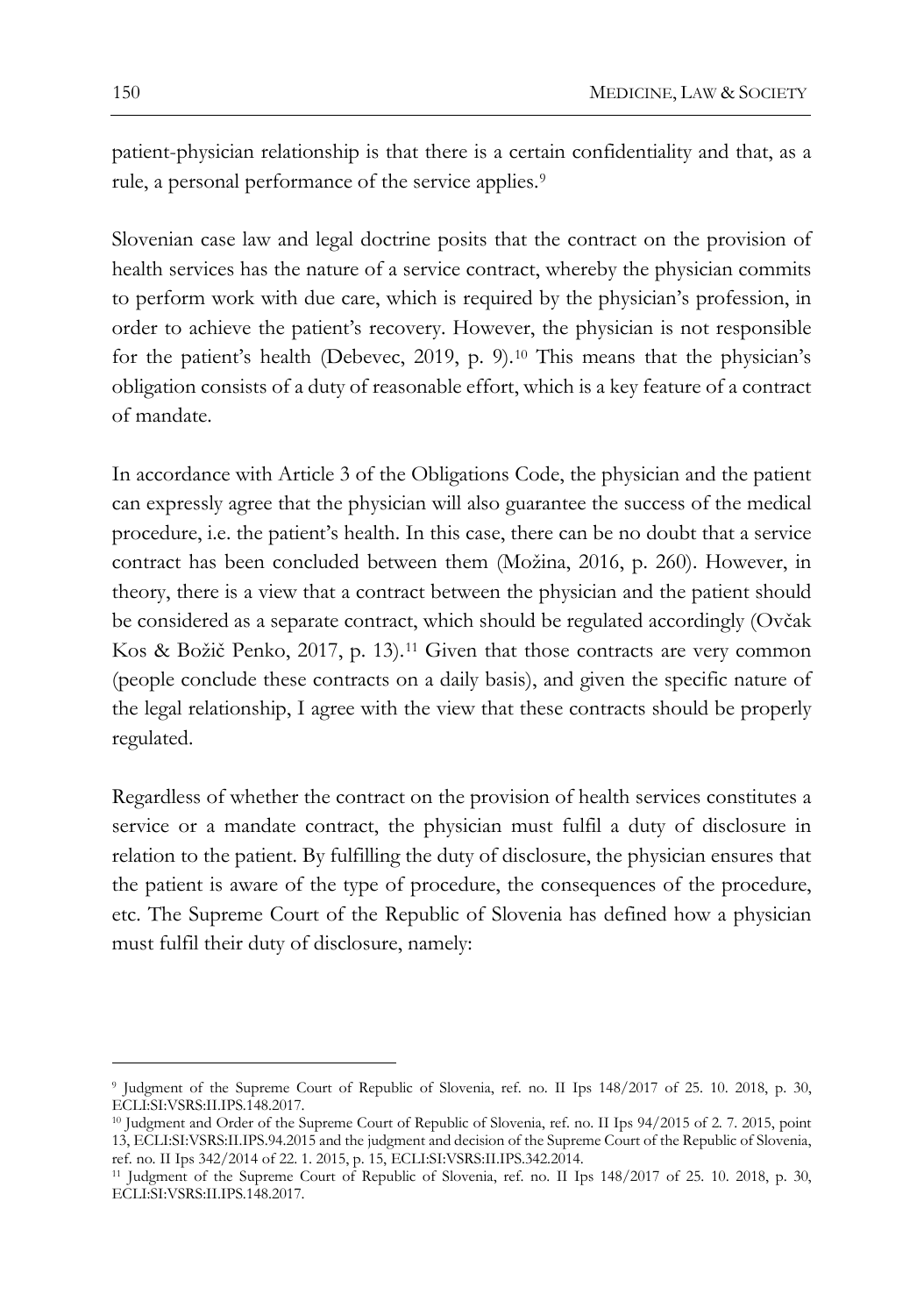- the scope and details of the disclosure must be inversely proportional to the urgency of the procedure,
- the warning must refer to common risks of the procedure, which means the typically and statistically more frequent risks,
- the warning must also cover the rare risks of the procedure if those risks could endanger the patient's life and health, and are comparable to or exceed the natural course of the treated disease and could affect the patient's consent.[12](#page-4-0)

In summary, the fulfilment of the duty of disclosure includes the physician's explanation of the risk, the therapeutic explanation, and the explanation of the diagnosis.[13](#page-4-1) If the physician correctly fulfils the duty of disclosure, this allows the patient to opt for a particular treatment and to be aware of the risks associated with that treatment. The physician must provide the patient with general information, realistically explaining both the severity and the basic characteristics of the procedure.[14](#page-4-2) A patient can validly consent to treatment only if the doctor has fulfilled his or her explanatory duty (Ovčak Kos & Božič Penko, 2018, pp. 15-16). In other words, the fulfilment of the duty of disclosure ensures that the patient has sufficient grounds to decide on the preferred treatment and that the possible complications would not come as a surprise. However, it is not necessary for the physician to explain all the characteristics of the procedure to the patient, nor is it necessary for the physician to list all possible forms of risk and describe their details (Ovčak Kos & Božič Penko, 2018, p. 16).[15](#page-4-3)

<span id="page-4-0"></span><sup>12</sup> Judgment and Order of the Supreme Court of Republic of Slovenia, ref. no. II Ips 94/2015 of 2. 7. 2015, ECLI:SI:VSRS:II.IPS.94.2015.

<span id="page-4-1"></span><sup>13</sup> Order of Higher Court in Celje, ref. no. Cp 526/2018 of 10. 5. 2019, ECLI:SI:VSL:CP.526.2018.

<span id="page-4-2"></span><sup>&</sup>lt;sup>14</sup> The court ruled that the physician fulfilled his duty of disclosure because he presented the patient with an optimistic and a pessimistic version, not guaranteeing the patient 100% success, but explaining to the patient that he would be able to see as well after the operation as he was able to with glasses before the operation. The court also ruled that it was sufficient for the physician to explain to the patient that the patient had a certain diagnosis or a condition, but he was not obliged to explain to the patient what this diagnosis covered in detail, as it could be expected that the patient as a layperson would not understand it (Order of Higher Court in Celje, ref. no. Cp 437/2018 of 23. 1. 2019, ECLI:SI:VSL:CP.437.2018).

<span id="page-4-3"></span><sup>15</sup> Order of Higher Court in Ljubljana, ref. no. I Cp 1161/2014 of 25. 11. 2014, p. 12. and 13, ECLI:SI:VSL:I.CP.1161.2014.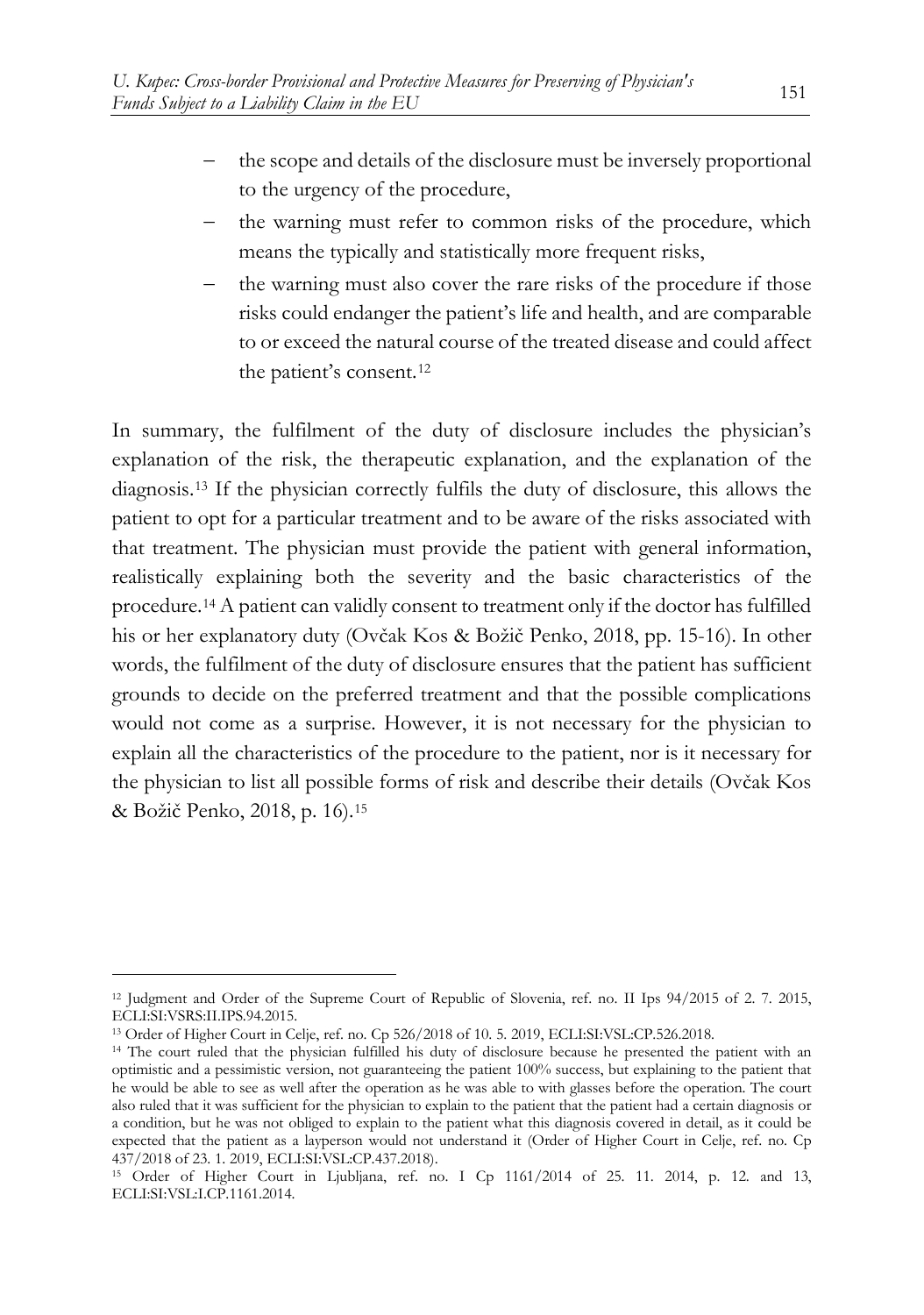#### **2.2 Rules on the contract of mandate**

As we have already explained, a physician and a patient enter into a mandate contract if they agree that the physician does not guarantee the success of the procedure. With the mandate contract, the physician undertakes to perform a certain service or a procedure for the patient (Article 766 of the Obligations Code). The physician's obligation has the nature of a duty of reasonable effort, as the physician only undertakes to complete the service and strives to act in the best interest of the patient, while exercising due diligence (Plavšak, 2009, p. 190).

The patient's instructions form the basis for carrying out the service, which the physician must follow. The physician must remain within the confines of the service and pay attention to the patient's interests for guidance. However, the physician is not bound by the patient's instructions regarding the manner in which the service is performed. The criterion for assessing whether a physician has performed the service is whether his or her conduct met the standard of due diligence. If the mandate contract is remunerated, the physician must act according to the standards of professional care, which is assessed by asking what an average medical professional<sup>[16](#page-5-0)</sup> would do under the same circumstances (Plavšak, 2009, pp. 191, 223). The physician also has a duty of disclosure to warn the patient of the circumstances that are important for the realisation of the patient's interests and of the circumstances that would make the execution of the order detrimental to the patient. The physician performs the duty of disclosure correctly if he or she has complied with the standards of professional care, and in the event of non-fulfilment of the duty of disclosure, the physician is liable for damages (Plavšak, 2009, pp. 227-229).

The physician is also liable for damages if he or she does not perform the service correctly. In this case, the patient can insist on the correct fulfilment of the service or withdraw from the contract and demand compensation for the damage. In the event that the physician is late in carrying out the service, the patient may claim compensation for the damage, if any. However, the patient may withdraw from the

<span id="page-5-0"></span><sup>&</sup>lt;sup>16</sup> The question arises as to whether the criterion of the average caring physician also applies to a physician who has above-average abilities in a certain field or has above-average knowledge. In legal theory, the view has emerged that such physician (i.e., a physician who exceeds mediocrity in a particular field) would be liable if he or she provided the patient with mediocre service. Either intentionally or because he or she wouldn't try hard enough, even though he or she could (Rijavec, 2017, p. 6).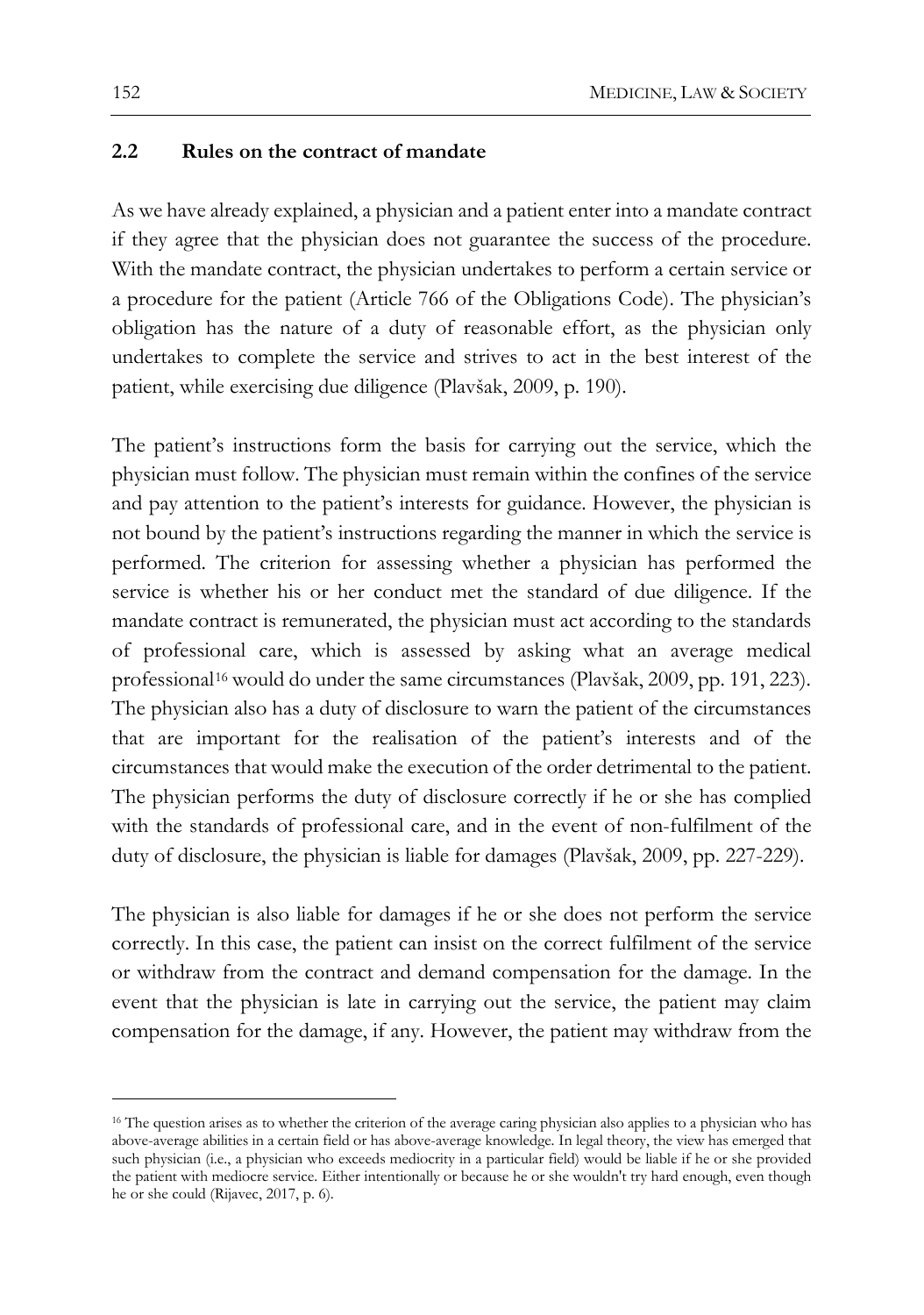contract under certain conditions if the physician fails to perform the service. In this case, the patient also has the right to claim damages (Plavšak, 2009, pp. 239-240).

## **2.3 Rules on the service contract**

If the physician and the patient explicitly agree that the physician is responsible for the success of the procedure, this means that they have entered into a service contract. With a service contract, the physician undertakes to perform a certain transaction (Article 619 of the Obligations Code).[17](#page-6-0) The subject of a service contract is not only the physician's work, but also the end result, which means that the service contract is an obligation of result. The patient gives the physician instructions which define the scope of the transaction and the final result that they seek, as well as instructions on how to perform the service (Plavšak, 2009, pp. 726-728).

As with a mandate contract, the physician also has a duty of disclosure in relation to the patient under a service contract, which means that the physician must draw the patient's attention to the circumstances that are important for the realisation of the patient's best interest. For example, the patient's interest is to recover from an illness, elimination of a physical defect, etc. The impact that the disregard of the duty of disclosure would have depends on the individual patient, their interests and the consequences that may arise for the patient outside the physician's workplace. If the disregard of the duty to disclosure affected the incorrect nature of the work performed, this would represent the basis for the physician's liability for substantial errors, which means that the physician would be liable for the error even if the error does not originate from the physician's workplace (Plavšak, 2009, pp. 774-775). As part of the duty of disclosure, the physician must also warn the patient of all the circumstances that could affect the final result of the procedure, and explain to the patient how the circumstances could affect the patient's interests However, the physician is obliged to draw attention only to those circumstances that they know, or should know, would affect the patient's interests had they acted with due diligence (Plavšak, 2009, p. 778).

<span id="page-6-0"></span><sup>&</sup>lt;sup>17</sup> The law broadly defines the type of transaction, namely physical or mental work, or the manufacture or repair of a thing.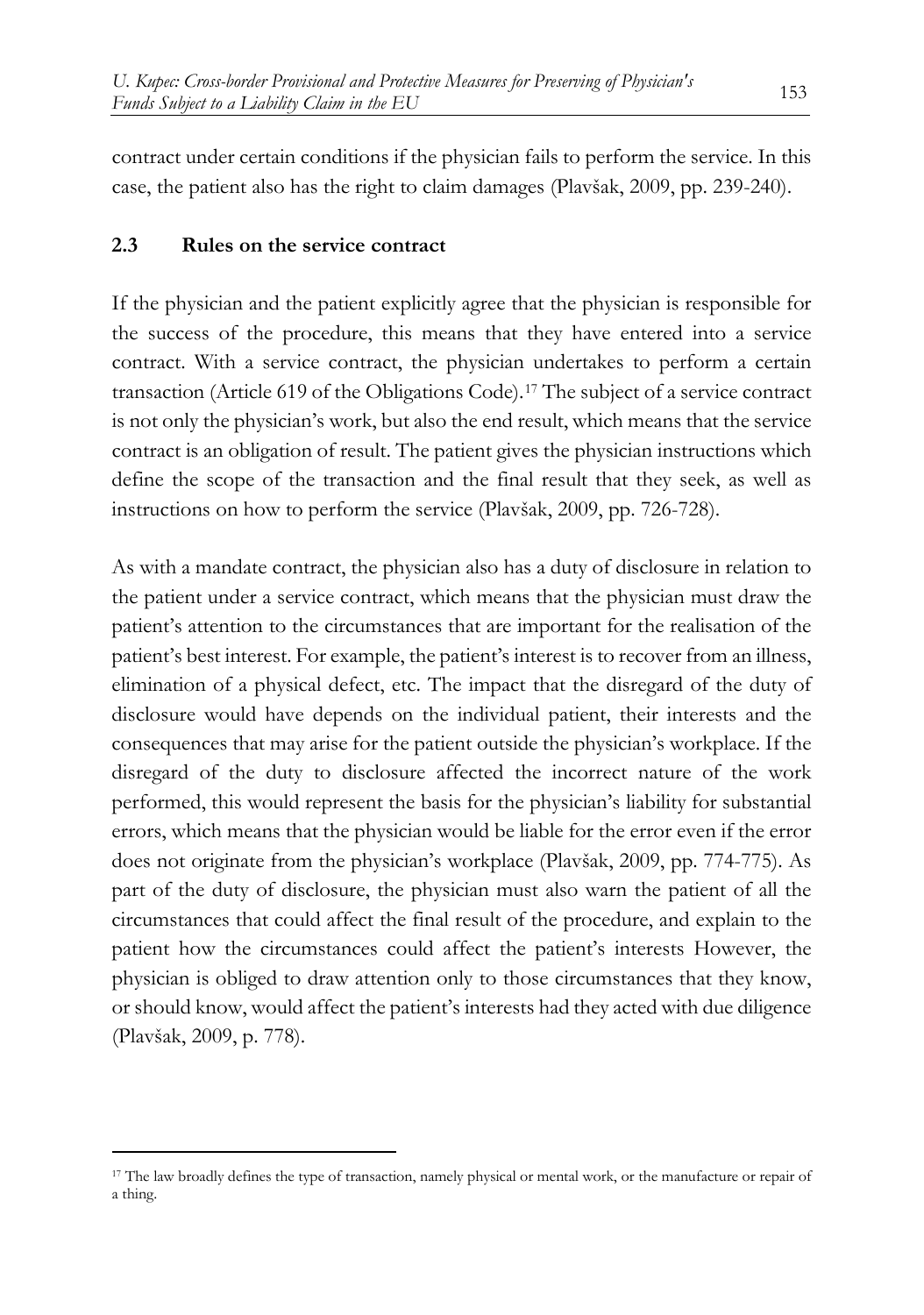After the physician has done the work, the patient must check that the procedure or the work has been performed. The patient must do this as soon as possible after the normal course of the procedure and they must also inform the physician immediately of any errors found. After the examination and end of the procedure, the physician is no longer responsible for the errors that the patient should notice during the routine examination. However, the physician is responsible for these errors if they knew about them and failed to inform the patient of them (the first and second paragraphs of Article 633 of the Obligations Code). If the patient later develops a defect that he or she could not detect during a routine examination, he or she must inform the physician of the defect as soon as possible or at the latest within one month of discovering it. In any case, after two years of having the procedure done, the patient can no longer refer to potential errors (Article 634 of the Obligations Code). The patient should also take into account that they must exercise their rights in court within one year of informing the physician of the errors. However, the physician cannot invoke the time limit on the patient's right to seek redress if the error relates to facts which were known to the physician or could not remain unknown, but the physician still did not inform the patient or the physician deceived the patient in order to prevent the patient's exercise of their rights in time (Article 636 of the Obligations Code).

A patient who has properly informed the physician of the defects may request the physician to rectify the defect within a specified reasonable time. In doing so, the patient is also entitled to compensation for the wrong caused to them. The physician may refuse to correct a defect if correcting the defect would require excessive costs. In this case, the patient has the right to request a reduction in payment for the service or may withdraw from the contract. However, the patient always has the right to seek compensation for damage (Article 637 of the Obligations Code). If the work is useless due to an error or the transaction is performed in violation of explicit contractual conditions, the patient does not have to request the elimination of the error, but can withdraw from the contract and demand compensation (Article 638 Obligations Code). However, if the transaction has a defect, due to which the work is not useless, or if the transaction is not performed contrary to explicit contractual conditions, the patient is obliged to allow the physician to eliminate (i.e., cure) the defect within a reasonable time. If the physician does not correct the error by the deadline, the patient has the options to get it corrected at the physician's expense, request a reduction in the payment or withdraw from the contract. In any case, the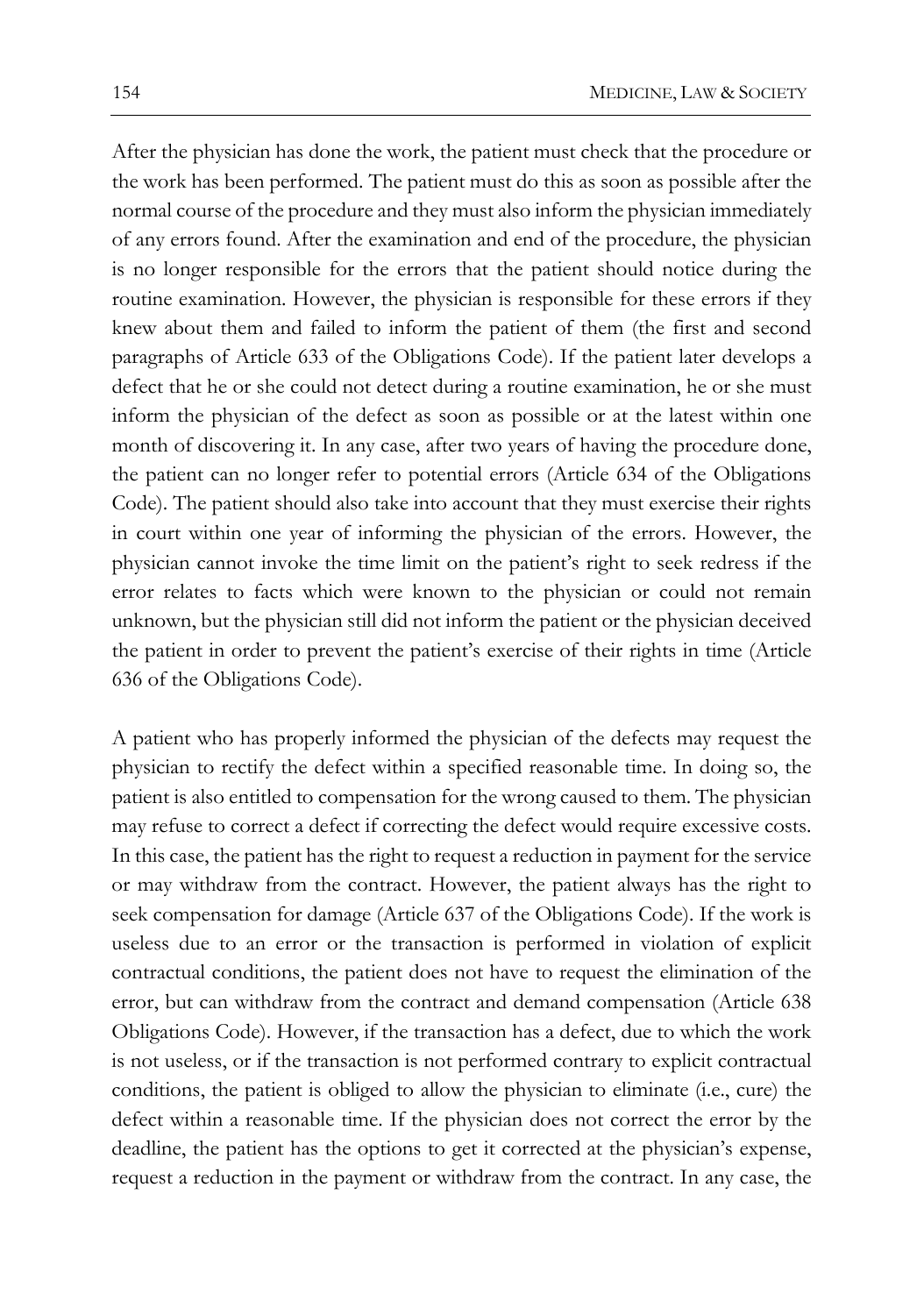patient also has the right to seek compensation for damage (Article 639 of the Obligations Code).

## **2.4 Liability for damages**

In this article we are analysing cases<sup>[18](#page-8-0)</sup> where the physician violates the contractual relationship because they do not act in accordance with the standards of professional care, and the patient suffers injury.[19](#page-8-1) Even if the physician performs the procedure in accordance with the standards of the medical profession or *lege artis*, they still may be liable for damages if they disregarded the duty of disclosure and the risk, which they should have warned the patient about.[20](#page-8-2) While the physician may act professionally in a faultless manner, in the event of the disregard of the duty of disclosure, medical errors may occur as a result of the occurrence of consequences which the physician has not warned the patient about.

In the past, a physician's liability for damages was deemed to be a non-contractual liability, which was fault-based. The patient had to prove that the physician had acted unlawfully, that the patient had suffered injury and the causal link between the injury and the physician's unlawful conduct. The physician's blame was presumed and the physician could be exculpated if they proved that they acted with professional diligence. Recent case law has seen a shift in the direction of service liability, $2<sup>1</sup>$  as it is a breach of a contractual obligation (Ovčak Kos & Božič Penko, 2017, pp. 12-13).

A physician's liability for damages exists if certain preconditions are met, namely: (i) breach of a business obligation that shows signs of illegal conduct, (ii) cause of breach originates from the contracting party, (iii) damage, and (iv) causal link between damage and the breach. The breach of a business obligation must be asserted and proven by the patient, and the breach occurs if the physician has not successfully completed the transaction and could have performed the transaction successfully if they had acted with due diligence. The law presumes that the cause of

<span id="page-8-0"></span><sup>18</sup> Otherwise, four types of harmful behaviour of physician are known in Slovenian legal theory. Those are: medical error, treatment without the patient's consent, breach of the obligation to provide emergency medical care and breach of the obligation to conclude a health service contract (Rijavec, 2017, p. 2).

<span id="page-8-1"></span><sup>19</sup> Medical malpractice liability.

<span id="page-8-2"></span><sup>20</sup> Liability for the disregard of duty of disclosure.

<span id="page-8-3"></span><sup>21</sup> Judgment and Order of the Supreme Court of Republic of Slovenia, ref. no. II Ips 342/2014 of 22. 1. 2015, p. 15, ECLI:SI:VSRS:II.IPS.342.2014.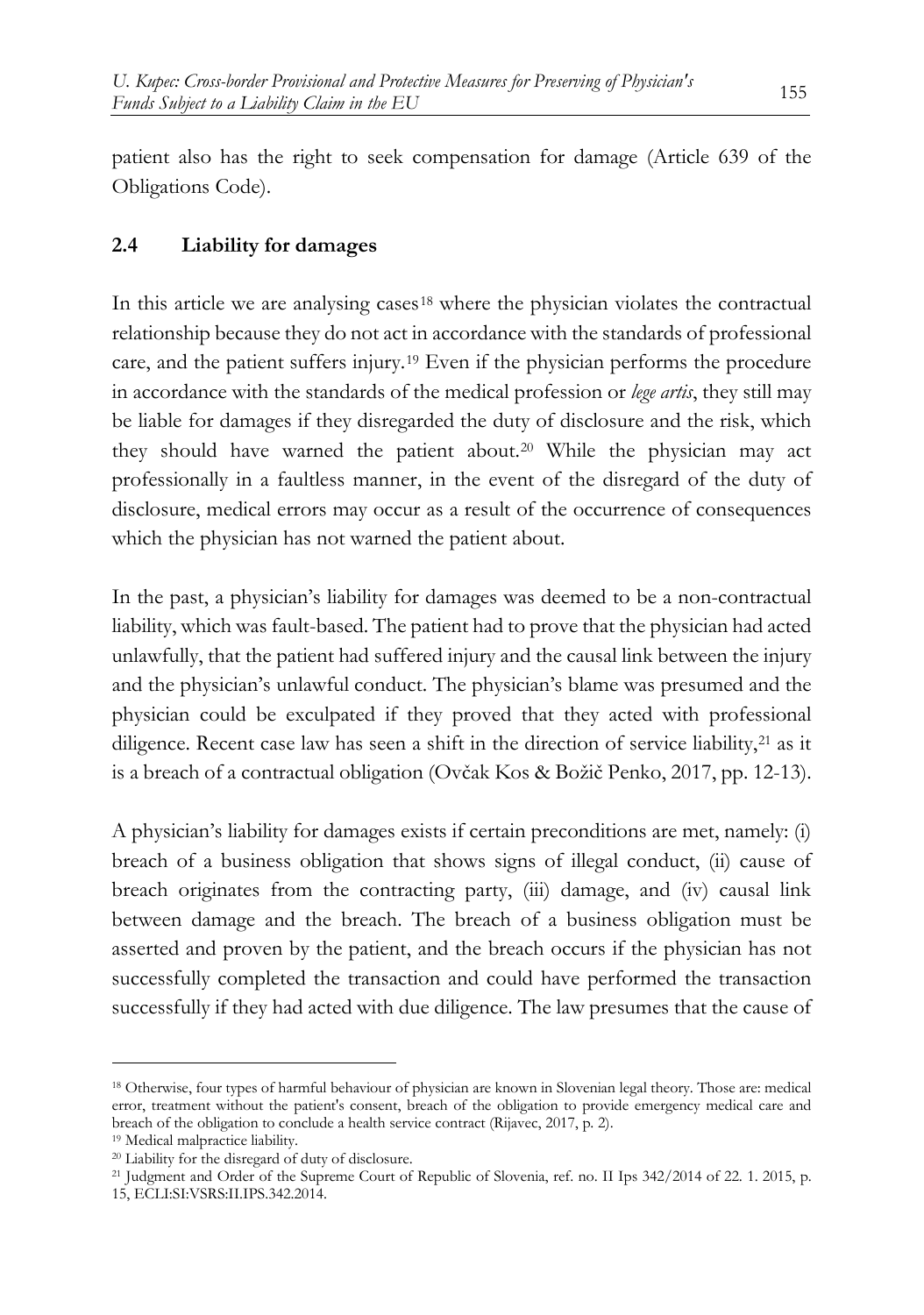the violation originates from the sphere of the physician, but the latter can prove that this is not the case. The damage encapsulates all the negative consequences caused by the breach of contract by the physician. The patient must also prove that there is a causal link between the physician's breach and the damage caused to the patient (Plavšak, 2009, p. 236-238). After reviewing the case law, it can also be concluded that there is a substantive difference between a medical malpractice and a medical error. A medical malpractice occurs when a deterioration in a patient's health is the result of a breach of due diligence. The medical error or complication occurs during the treatment, which was carried out professionally and with the utmost care. The occurrence of a medical error is rare, accidental, and despite predictability cannot be prevented (Strnad, 2002, p. 3). A physician is liable for damages stemming from medical malpractice but not from those stemming from a medical error. When judging if a particular phenomenon is a medical malpractice, the important criteria for determining the standards of due diligence are the rules of the profession, the rules of medical science, and customs. However, the capabilities of medical science and practice at the time of the procedure should also be considered.[22](#page-9-0) Failure by a physician to exercise due diligence, according to the rules of medical science and profession, and customs, and assuming the physician does not prevent harm to the patient or causes the patient's health to deteriorate, is a medical malpractice.[23](#page-9-1) The physician will not be held responsible for the deterioration of the patient's health as a result of the normal course of the disease and which could not have been prevented. The patient assumes the risk of accidental damage caused by such a deterioration in health.[24](#page-9-2)

The question of whether there has been a medical error<sup>[25](#page-9-3)</sup> or a medical or professional malpractice<sup>[26](#page-9-4)</sup> is a legal question. The court decides on this issue, and in order to clarify the issue, and because the court lacks such expertise, it is necessary to appoint a forensic expert<sup>[27](#page-9-5)</sup> who informs the court about the rules of the

<span id="page-9-0"></span><sup>22</sup> Judgment of the Supreme Court of Republic of Slovenia, ref. no. II Ips 1145/2008 of 28. 1. 2010, p. 9.-10, ECLI:SI:VSRS:II.IPS.1145.2008.

<span id="page-9-2"></span><span id="page-9-1"></span><sup>23</sup> Judgment of the Higher Court in Ljubljana ref. no. II Cp 2586/2013 of 6. 5. 2014, ECLI:SI:VSL:II.CP.2586.2013. <sup>24</sup> Judgment of the Supreme Court of Republic of Slovenia, ref. no. II Ips 334/2010 of 31. 5. 2012, ECLI:SI:VSRS:II.IPS.334.2010.

<span id="page-9-3"></span><sup>25</sup> A medical error occurs in the following cases: errors in the procedure or choice of treatment, errors in keeping medical records, errors in the organization of work and implementation of supervision and

errors in the use of medical devices (Samec Berghaus & Felicijan Pristovšek, 2016, p. 112).

<span id="page-9-4"></span><sup>26</sup> Example of medical or professional malpractice is when a breakdown occurred despite due diligence, by a coincidence that did not exist can be prevented (Rijavec, 2017, p. 3).

<span id="page-9-5"></span><sup>27</sup> An expert is essential in the procedure for the liability of doctors (Rijavec, 2017, pp. 6-7). Due to the specifics of a concrete situation, it may happen that only one expert in Republic of Slovenia will be suitable for preparing a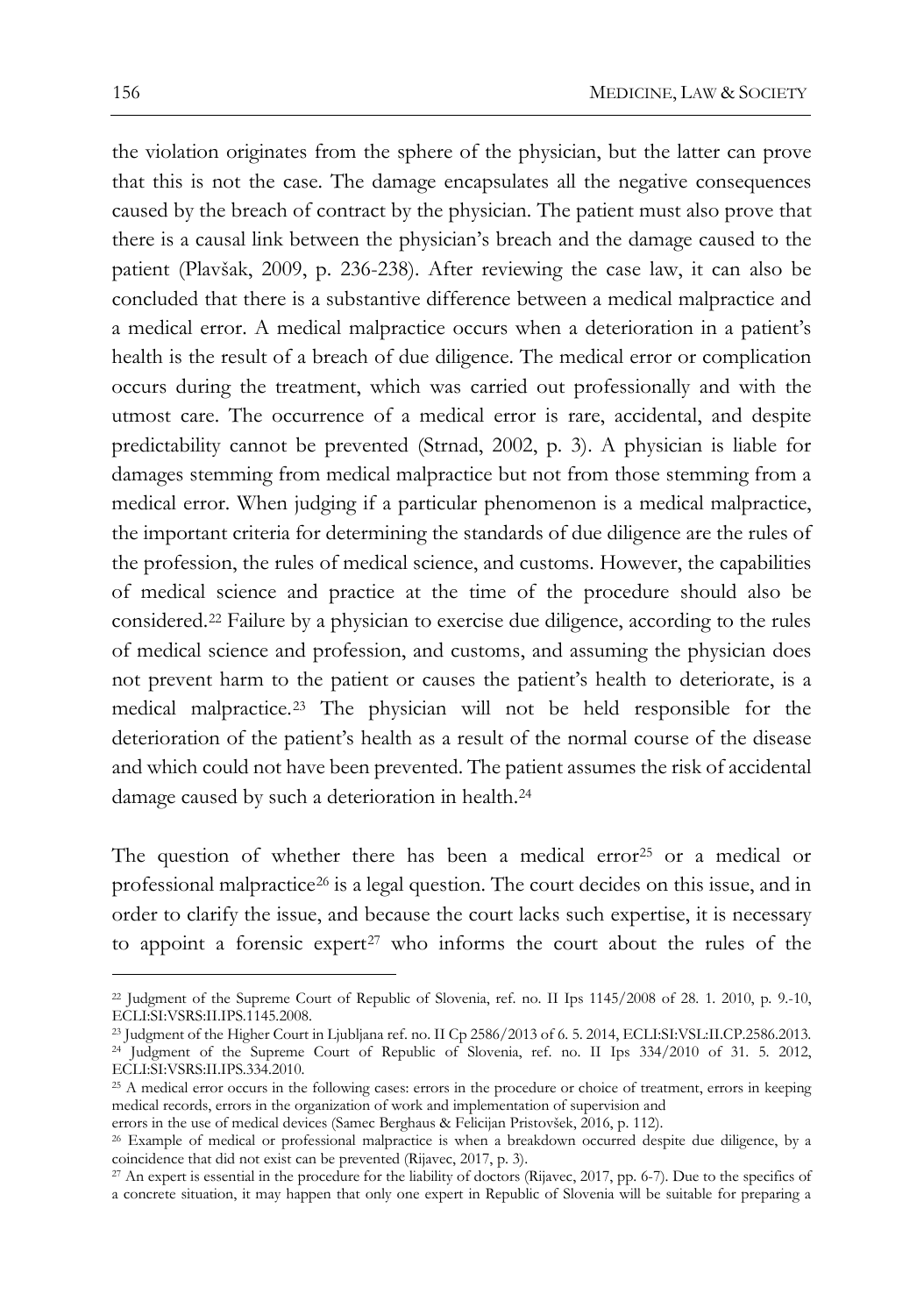profession and the valid medical doctrine.[28](#page-10-0) The expert will need to determine: (i) how the physician or medical staff acted in the specific case, (ii) how a diligent professional would act in a given situation, and (iii) and make a assessment of whether the way the medical staff acted corresponds to the conduct of a particularly diligent professional or not.<sup>[29](#page-10-1)</sup> Based on the expert's opinion, the court also assesses whether the physician acted unlawfully in relation to the patient.<sup>[30](#page-10-2)</sup>

With regard to liability for damages, patient bears the burden of making a claim and the burden of proof on the evidence provided that justifies the adjudication of unlawful conduct and the causal link between the conduct and the damage caused. However, the patient is often unable to detect and collect all the necessary circumstances and evidence pertaining to their health condition and the performed procedures.[31](#page-10-3) This is especially common in the case of procedures performed under sedation or general anaesthesia. On the other hand, the physician will have all the documentation on the procedure and they will know all the facts about the procedure, as they come from the physician's perceptual area. It is therefore necessary to proceed from reasonable requirements in such cases, which means that the burden of proof lies with the physician on the content of the legal standard of conscientious and medically correct treatment. If the physician does not prove this, they will not be relieved of the burden of proof (Ovčak Kos & Božič Penko, 2018, p. 17).[32](#page-10-4) In addition to proof of due diligence, the physician must prove that there were circumstances which prevented the physician from fulfilling the contract properly because these circumstances arose after the conclusion of the contract and the physician could not prevent, eliminate or avoid them.[33](#page-10-5)

particular opinion. If the expert had been involved in a personal relationship with the physician against whom the procedure is being conducted, this may be the case for excluding the expert (if the allegation is concretized and supported by evidence). In this case the court will have to appoint an expert from abroad (Betteto, 1993, pp. 3-4). <sup>28</sup> Judgment of the Higher Court in Ljubljana, ref. no. II Cp 2586/2013 of 6. 5. 2014, ECLI:SI:VSL:II.CP.2586.2013.

<span id="page-10-1"></span><span id="page-10-0"></span><sup>29</sup> Judgment of the Higher Court in Ljubljana, ref. no. I Cp 1277/2020 of 08. 12. 2020, p. 21, ECLI:SI:VSL:I.CP.1277.2020.

<span id="page-10-2"></span><sup>30</sup> As an example of unlawful conduct: The physician gives a patient a diagnosis and suggests urgent forced hospitalisation, while having no basis for this and without having examined the patient or verified the accuracy of the diagnosis. (Judgment of the Supreme Court of Republic of Slovenia, ref. no. II Ips 190/2016 of 25. 5. 2017, p. 13, ECLI:SI:VSRS:II.IPS.190.2016).

<span id="page-10-3"></span><sup>&</sup>lt;sup>31</sup> This does not apply to breaches of the duty to explain, as the patient is considered to be able to detect a breach of this physician's duty (Ovčak Kos & Božič Penko, 2018, p. 20).

<span id="page-10-4"></span><sup>32</sup> Judgment of the Higher Court in Ljubljana ref. no. I Cp 1277/2020 of 8. 12. 2020, ECLI:SI:VSL:I.CP.1277.2020 and Judgment of the Supreme Court of Republic of Slovenia ref. no. II Ips 4/2014 of 10. 7. 2014, ECLI:SI:VSRS:2014:II.IPS.4.2014.

<span id="page-10-5"></span><sup>33</sup> Order of the Higher Court in Celje ref. no. Cp 526/2018 of 10. 5. 2019, ECLI:SI:VSL:CP.526.2018.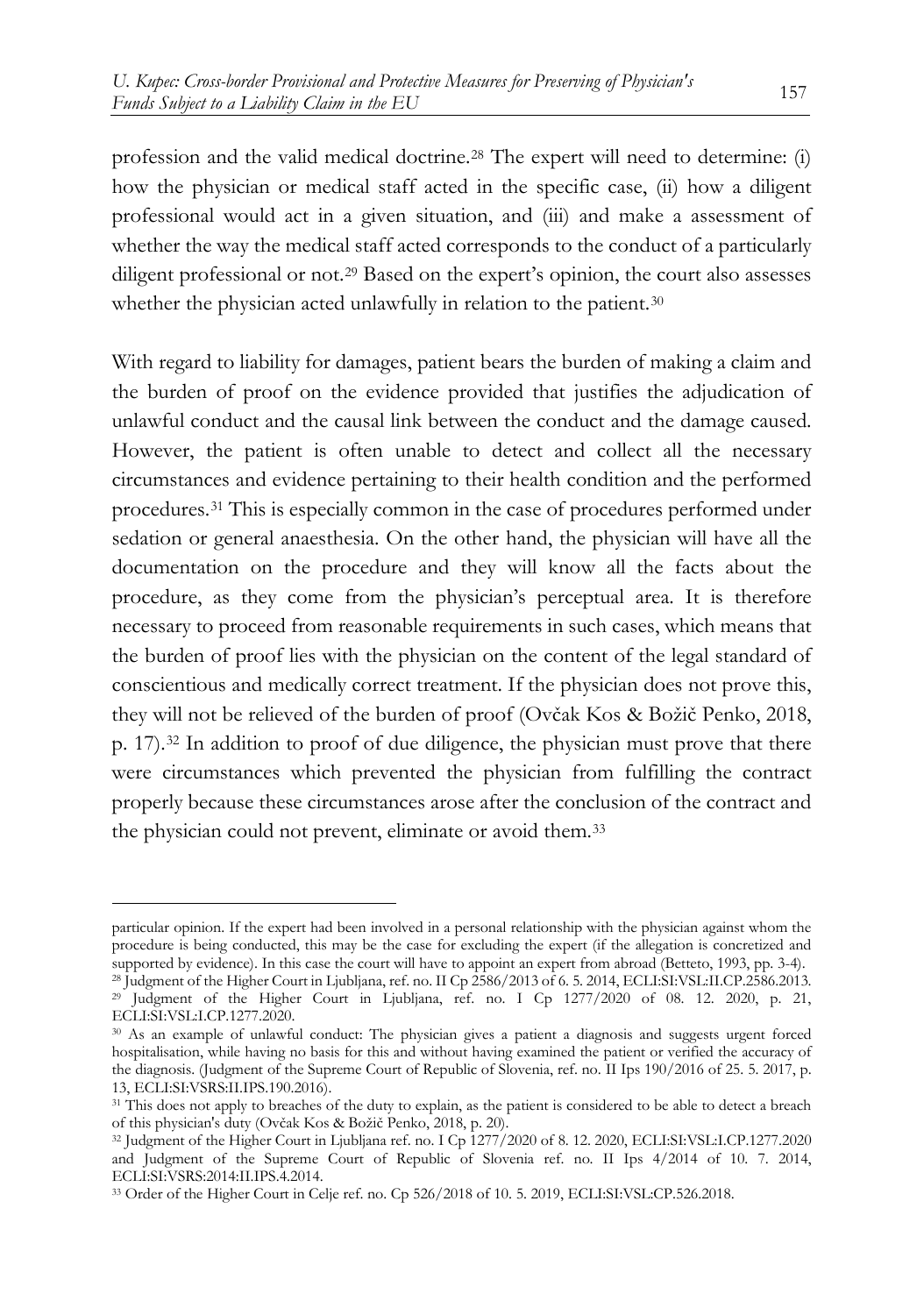Regarding the violation of the duty of disclosure, the Supreme Court of the Republic of Slovenia[34](#page-11-0) took the view that the fulfilment of the duty of disclosure constitutes the protection of the right to informed consent to a particular procedure in the context of the fulfilment of contractual obligations under a concluded contract. If the fulfilment of the duty of disclosure is not a condition for concluding a healthcare contract, the breach of this duty is assessed on the basis of service liability. Liability for breach of the duty of disclosure only exists if a risk has arisen that the patient's physician did not warn about, but should have. In other words: "liability for damages exists when legally recognised damage occurs as a result of the realisation of a risk that the physician should have alerted the patient to and did not".[35](#page-11-1) In the event of a breach of the duty of disclosure, a causal link is established if there is a possibility that a properly fulfilled duty of disclosure could prevent a complication and damage; in other words, if the patient had the opportunity to judge whether to opt for a particular procedure or not. If the fulfilment of the duty of disclosure would not have changed the course of events, the consequences arising from a random complication during treatment would not be the responsibility of the physician.<sup>[36](#page-11-2)</sup>

#### **3 The patient's possibilities**

#### **3.1 Introduction**

If the court finds that the physician is liable for damages, the physician has to reimburse the patient or pay compensation. The physician can pay compensation voluntarily; otherwise, the patient needs to claim compensation in enforcement proceedings. If the physician avoids paying compensation or if the patient wants to preserve the physician's funds in advance, the patient can demand for provisional measures to be put in place to ensure that the physician's funds are frozen. The patient is in a similar situation when the patient has not yet filed a lawsuit against the physician for compensation or the court has not yet decided on their claim, and discovers that the physician wants to prevent the recovery of their claim by moving funds abroad.

<span id="page-11-0"></span><sup>34</sup> Judgment and Order of the Supreme Court of Republic of Slovenia, ref. no. II Ips 94/2015 of 2. 7. 2015, p. 12. and 14, ECLI:SI:VSRS:II.IPS.94.2015.

<span id="page-11-1"></span><sup>35</sup> Judgment of the Higher Court in Ljubljana, ref. no. I Cp 2257/2017 of 23. 5. 2018, p. 19, ECLI:SI:VSL:I.CP.2257.2017.

<span id="page-11-2"></span><sup>36</sup> Judgment of the Higher Court in Ljubljana, ref. no. II Cp 1577/2018 of 7. 11. 2018, ECLI:SI:VSL:II.CP.1577.2018.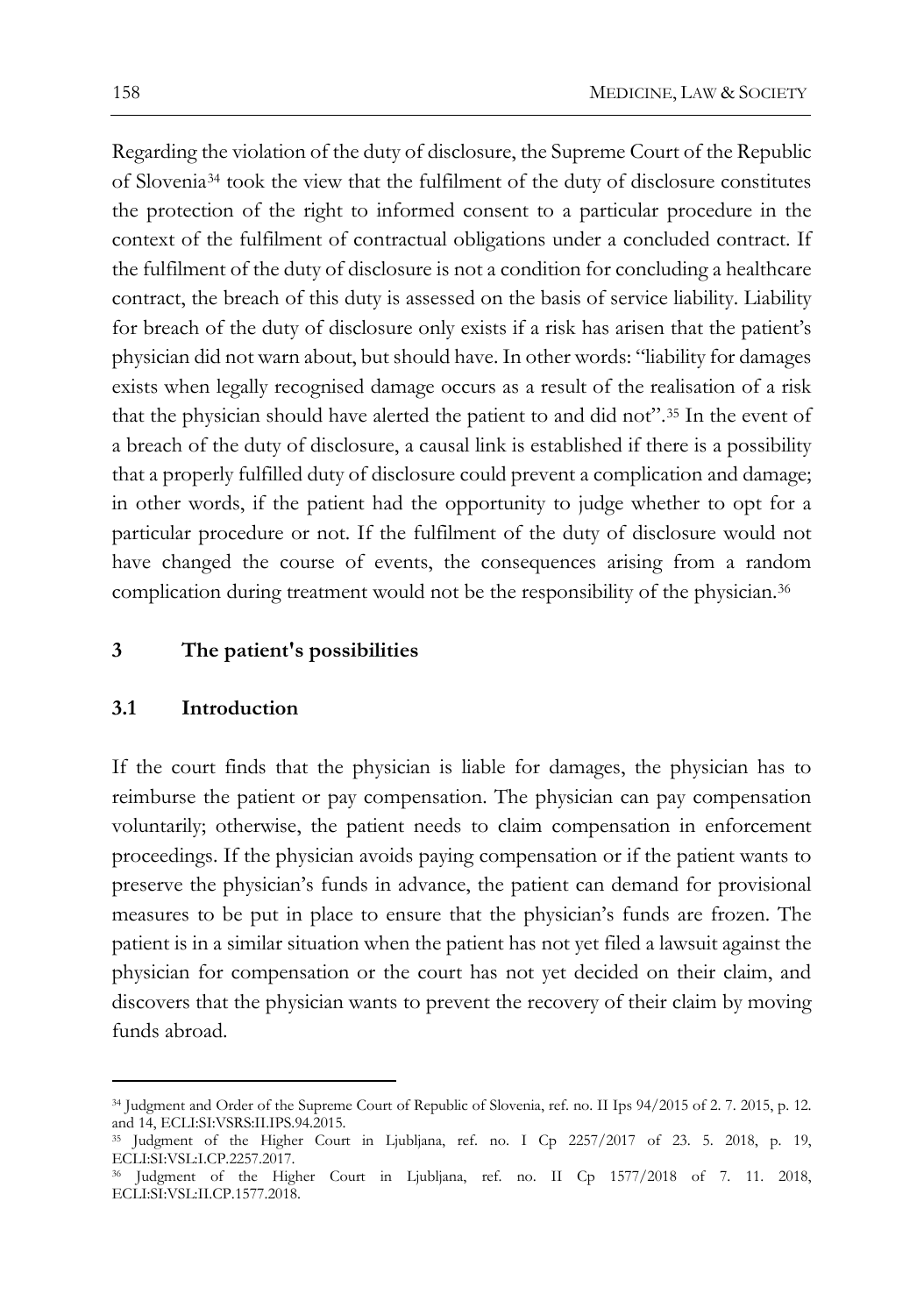Under such circumstances, the patient has three options, namely: (i) they can obtain a provisional measure within a particular Member State, which is then recognised and enforced in the Member State in which the debtor has funds, (ii) they can obtain an order freezing bank accounts, or (iii) they can apply for a provisional measure directly in the country where the physician has funds.

The third option is not regulated by the European Union (EU) law and depends on the national law of the Member State in which the physician has funds This option can be very beneficial for the patient, since they will achieve the freezing of assets directly on the basis of a court decision. However, this possibility also has obvious shortcomings, namely that the national laws of Member States differ considerably, and the patient may not know the national laws of individual Member States. The patient would have to obtain the assistance of a lawyer in another country or would have to know the national law, and such a procedure is already associated with certain additional costs due to linguistic differences.

## **3.2 Regulation (EU) NO 1215/2012**

The patient is able to propose the issuance of a provisional measure within a specific Member State.[37](#page-12-0) Following the acquisition of a provisional measure, the patient has to obtain recognition and enforcement of that measure in the Member State in which the measure is supposed to take effect. The country in which the measure takes effect is the country in which the physician has the assets that the patient wants to seize. The scope of recognition and enforcement of provisional measures is regulated by the Regulation (EU) No. 1215/2012 of the European Parliament and of the Council of 12 December 2012 on jurisdiction and the recognition and enforcement of judgments in civil and commercial matters (Regulation 1215/2012).[38](#page-12-1)

For the purposes of recognition and enforcement of judgments, Article 2(a) of Regulation 1215/2012 stipulates that a judgment, under certain conditions, also covers provisional measures, including precautionary measures. Provisional measures are recognised and enforced if they are ordered by a court having

<span id="page-12-0"></span><sup>&</sup>lt;sup>37</sup> The conditions for granting a provisional measure depend on the national law of the Member State in which the patient applies for the issue of such a measure.

<span id="page-12-1"></span><sup>38</sup> OJ L 351, 20. 12. 2012.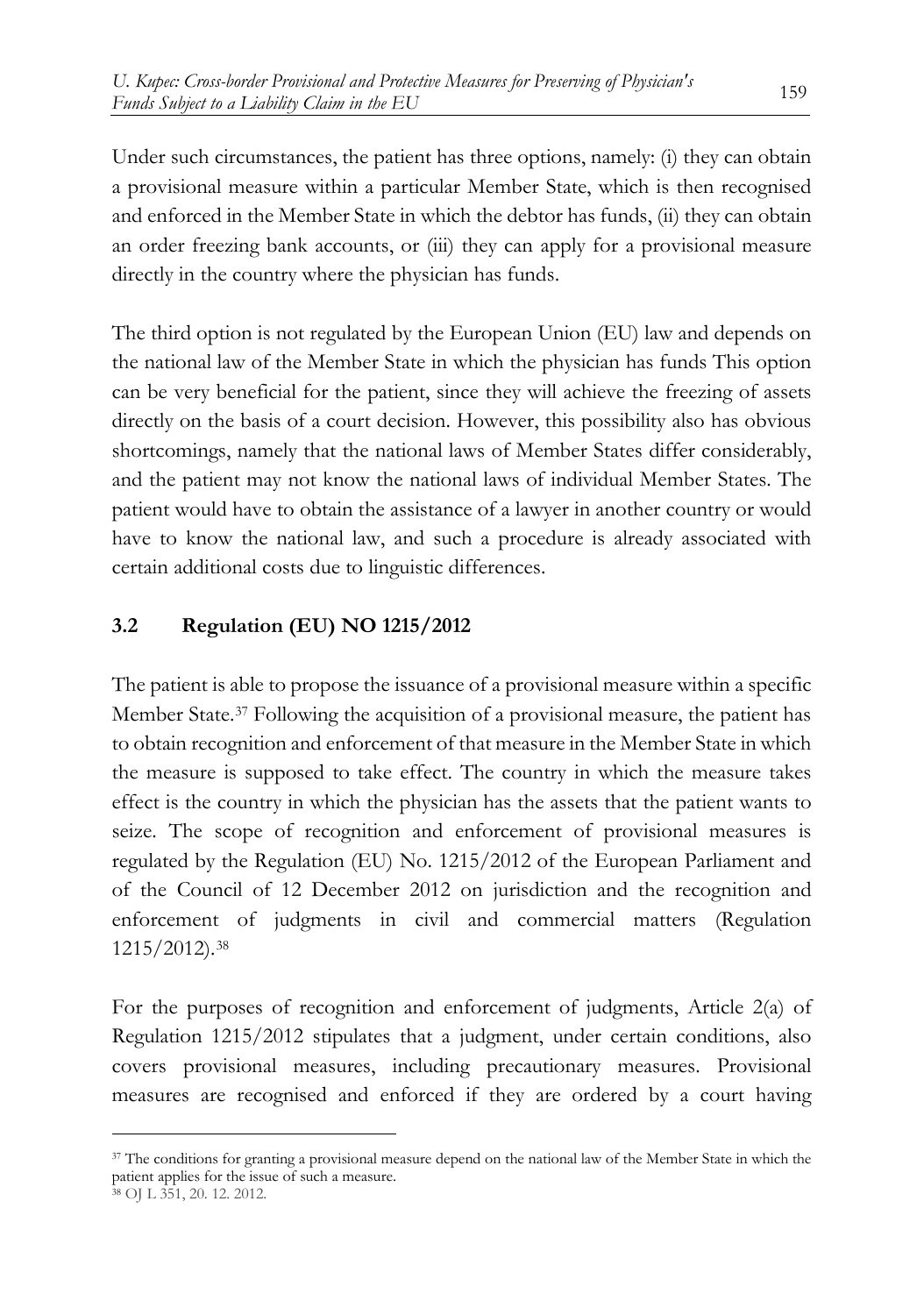jurisdiction by virtue of Regulation 1215/2012 and the defendant has been summoned before a court, unless the judgment containing the measure is served on the defendant prior to enforcement. In other words, under Regulation 1215/2012, only a provisional measure which the court has jurisdiction to rule on in the main proceedings in an adversary procedure is recognised and enforced. Thus, before applying for a provisional measure, the patient has to check which court has jurisdiction to decide the main proceedings.

While the condition of adversary proceedings is an absolute condition, the condition of the court's jurisdiction is relative. Namely, if the provisional measure has not been ordered by the court having jurisdiction in the main proceedings, such a provisional measure may be recognised and enforced abroad if there is a substantial link between the content of the proposed measure and the territorial jurisdiction of the Member State of the court (Ivanc & Kupec, 2021, p. 891).

A provisional measure that meets all the required conditions is recognised and enforceable in other Member States. No special procedure is required for recognition and enforcement (Articles 36 and 39 of Regulation 1215/2012). For the purposes of recognition and enforcement, the patient in the Member State of enforcement must present only the court decision, proof of service of the judgment and the certificate referred to in Article 53 of Regulation 1215/2012.[39](#page-13-0) The certificate provided for in Article 53 of Regulation 1215/2012 confirms that the judgment is enforceable in the Member State of origin and that the court which issued it has jurisdiction to rule on the main proceedings (second paragraph of Article 42 of Regulation 1215/2012). The certificate is served on the debtor, or in this case on the physician, before the first enforcement measure, which means that the debtor becomes acquainted with the measure before its execution. This means that no surprise element is provided in this case and that the debtor is likely to have time to withdraw funds out of the creditor's reach. With regard to recognition and enforcement itself, it is important to note that the competent authority in the Member State addressed will review that the conditions for refusing recognition or enforcement of a judgment are met and may in certain exceptional cases refuse recognition or enforcement, but is under no circumstances allowed to review the substance of the judgment (Articles 45-51 of Regulation 1215/2012).

<span id="page-13-0"></span><sup>39</sup> This is specified in more detail in Articles 37 and 42 of Regulation 1215/2012.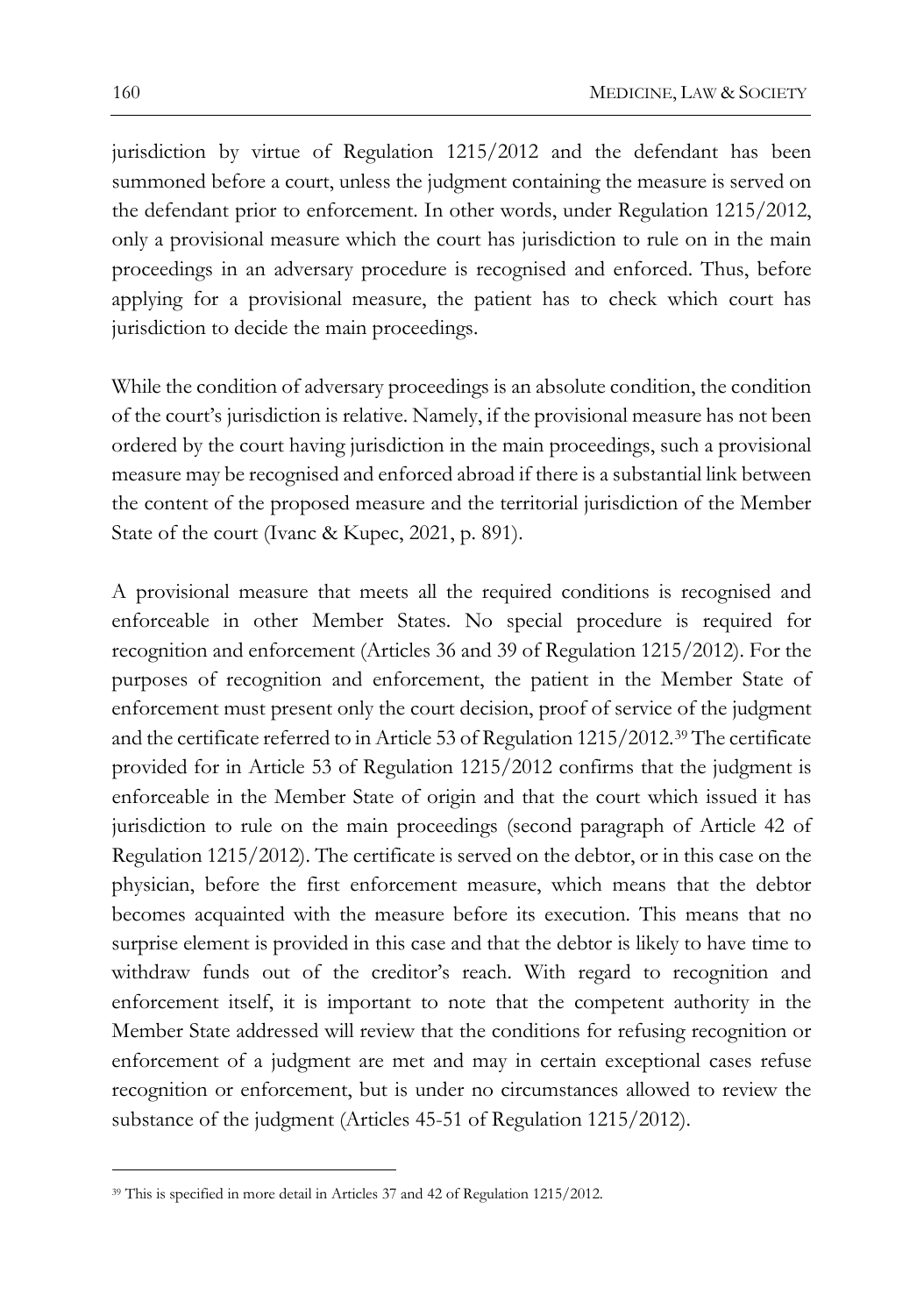The provisional measure has the same effects in the Member State addressed as in the Member State of origin (Zilinsky, 2017, pp. 122–124).[40](#page-14-0) If the judgment contains a measure or order which is unknown to the law of the Member State addressed, the measure or order shall, as far as possible, be adapted to the measure or order known to the Member State addressed. "The measure has to have equivalent effects and is aimed at meeting similar objectives and interests, but under no circumstances should it have effects that go beyond those known to the law of the Member State of origin".[41](#page-14-1) For example: if a measure in the Member State of origin provides for the possibility of repayment in addition to the freezing of financial assets, and the law of the Member State addressed does not allow for repayment under the measure, the latter will not be able to have those effects. Regulation 1215/2012 does not specify how the adjustment will be made and does not specify who will make the adjustment, but it follows from point 28 of the Preamble to Regulation 1215/2012 that this should be determined by each Member State (Requjo Isidro, 2014, p. 9). Adjusting the effects of a measure or order is a complex legal procedure that will require the authority making the adjustment to have an excellent knowledge of domestic and foreign measures or orders, and above all an excellent knowledge of their effects. Such a procedure can be time consuming, which also affects the position of the creditor or, in our case, the patient. At the same time, it introduces a certain unknown, as the creditor cannot know in advance with absolute certainty what effects their action will have. The only safeguard introduced by Regulation 1215/2012 to control the adjustment of effects is that it provides both parties to the proceedings with the right to challenge the adjustment of a measure or order, without specifying what that procedure should be by legal remedy (Kramer in (Dickinson, 2015, p. 974; Fitchen in Dickinson, 2015, p. 506). Regulation 1215/2012 does not stipulate that a creditor should post a security for the recognition or enforcement of a provisional measure,<sup>42</sup> but even stipulates that no security or deposit is required of a party because the party is a foreign national or does not have a permanent residence or does not reside in the Member State addressed (Article 56 of Regulation 1215/2012). If adjustment is not possible because no appropriate

<span id="page-14-0"></span><sup>40</sup> Point 26 of the Preamble to Regulation 1215/2012.

<span id="page-14-1"></span><sup>41</sup> In theory, there is a view that an adjustment will be more appropriate in the case of a non-monetary order than in the case of money orders, as a money order is usually a retention of certain funds, while a non-monetary order may have various specifics unknown to all EU Member States' legal systems (Fitchen in Dickinson, 2015: 506); Kramer in Mankowski, 2016, p. 972). However, in my opinion, an adjustment will also be appropriate and common for money orders, as I explained above.

<span id="page-14-2"></span><sup>&</sup>lt;sup>42</sup> The position of the security may already be determined by the law of the country of origin, which depends entirely on the national law of Member States.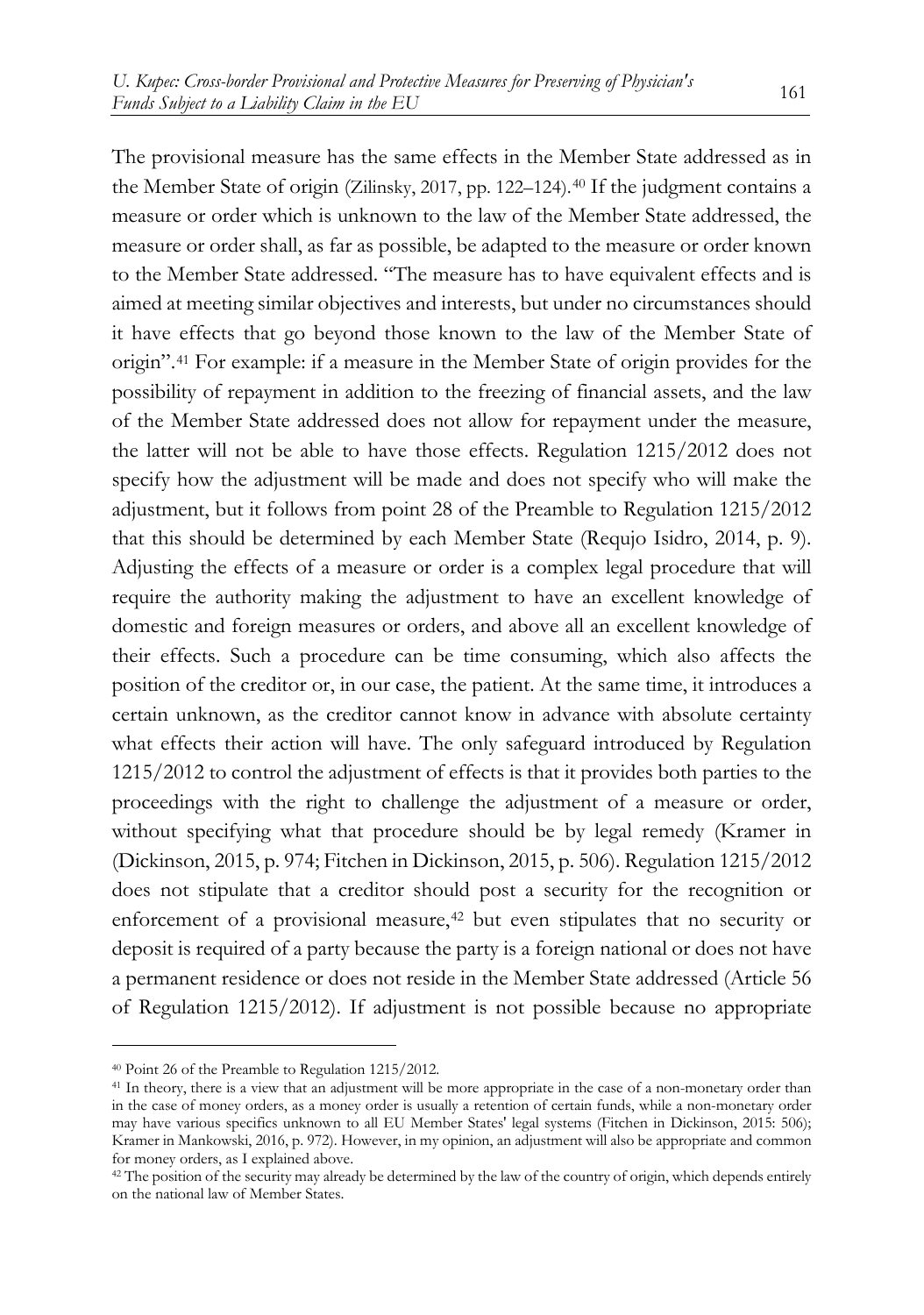measure is available in the Member State of recognition or enforcement, the court will have to refuse recognition or enforcement. Refusal of recognition or enforcement is an extreme measure when no appropriate measure is really available (Kramer in Mankowski, 2016, p. 972; Kupec, 2021, p. 48).

### **3.2 Regulation (EU) NO 655/2014**

Another option for the patient<sup>[43](#page-15-0)</sup> is to propose the issuance of a provisional measure or an order to preserve bank accounts ('order'). The order is available to the patient before the commencement of the main proceedings against the debtor, or at any stage of the proceedings until the issuance of a court decision or the conclusion of a court settlement. The order is also available to a patient who has already obtained a judgment, court settlement or authentic instrument ('enforceable title'), from which it follows that the physician must pay their claim (Article 5 of Regulation 655/2014). The order is not issued in adversary proceedings, as the court will not send a notification to the physician about the application for the order and the physician will not be heard before the order is issued (Article 11 of Regulation 655/2014). This means that an element of surprise is provided which prevents the debtor or, in this case, the physician from transferring the funds.

The conditions for issuing an order vary depending on whether the patient already has an enforceable title<sup>[44](#page-15-1)</sup> or if it does not already have such a title. The patient, who already has an enforceable title, must provide sufficient evidence to suggest that the issuance of the order is necessary because there is a real risk that the subsequent execution of the claim will otherwise be hindered or considerably hampered. If the patient does not yet have a legal title, in addition to the urgency and the actual risk, the patient must also demonstrate that they are likely to succeed in the main proceedings of the claim against the debtor (Article 7 of Regulation 655/2014). Article 8 of Regulation 655/2014 describes in detail the content of the application for the issuance of an order, whereby the patient must also indicate in the application the bank account of the physician whose funds they wish to preserve. There is a high

<span id="page-15-0"></span><sup>43</sup> Regulation 655/2014 applies to all civil and commercial matters and has therefore designated a creditor and a debtor as the parties to the proceedings. For the purposes of this article and to make it easier to follow, we named the parties a physician and a patient.

<span id="page-15-1"></span><sup>&</sup>lt;sup>44</sup> In Case C - 555/18, KHK v BAC and EEK, Case C - 555/18, KHK v BAC and EEK, Judgment of the Court (Sixth Chamber) of 7 November 2019. ECLI:EU:C:2019:93, the Court of Justice of the European Union ruled that an authentic instrument is not sufficient for a lower burden of proof, but must also be enforceable. With this explanation, the court further aggravated or tightened the conditions for issuing an order.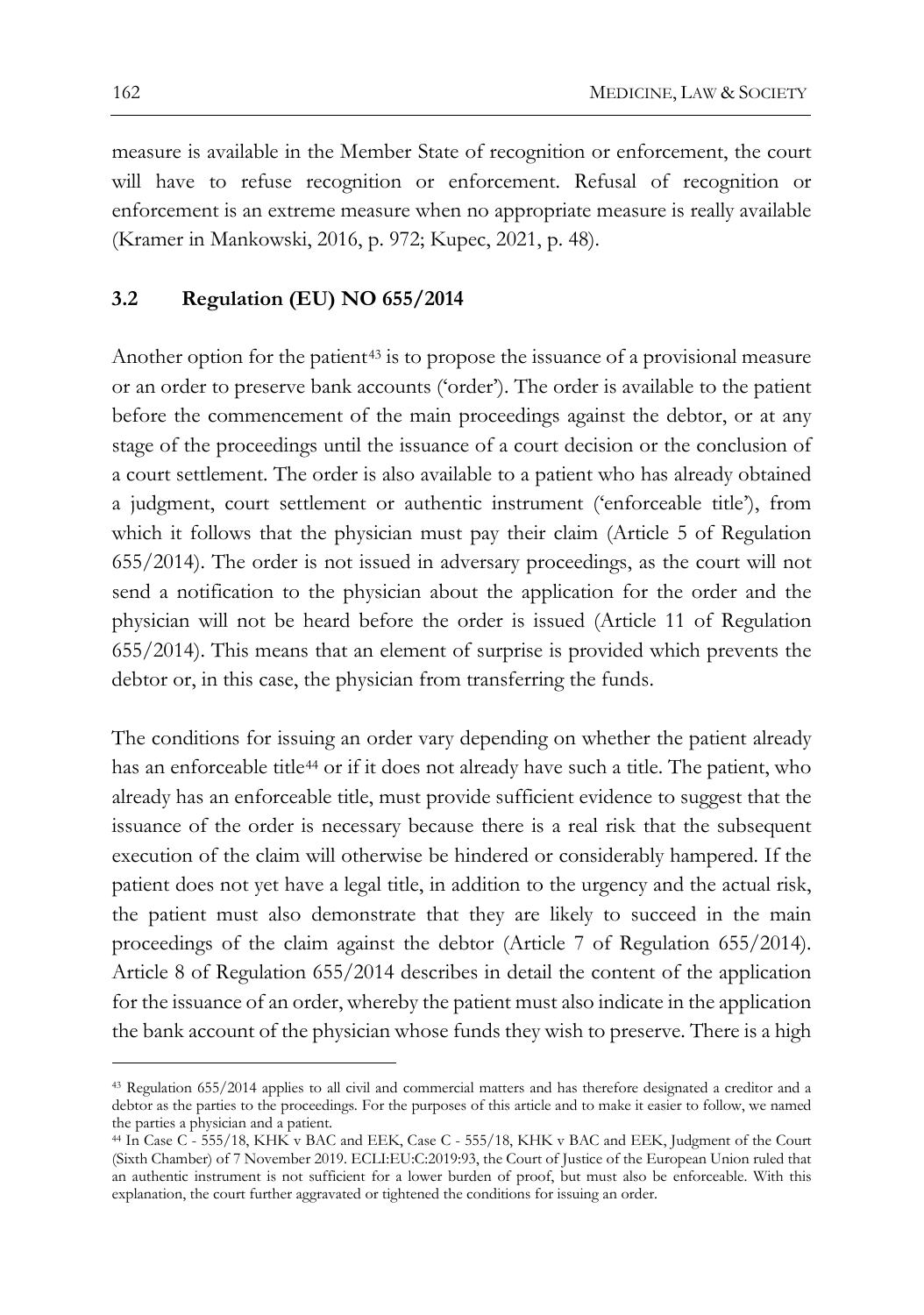probability that the patient will not have information about the physician's bank account, which means that the patient will not be able to provide this information in the application and consequently the court will not issue the order. For such cases, Article 14 of Regulation 655/2014 introduced a solution, as the patient may request the acquisition of bank account information. The patient must submit this request at the same time as the application for an order, and this request will only be available to patients who already have an enforceable title. In the request, the patient will have to justify why he or she has a reasonable belief that the physician has one or more accounts with a bank in a certain EU country (the first paragraph of Article 14 of Regulation 655/2014).[45](#page-16-0) It follows from point 20 of the Preamble to Regulation 655/2014 that the request is only available to patients who have an enforceable legal title because it concerns the special nature of the intervention of public authorities and access to personal data. Exceptionally, the request should also be available to a patient whose authentic instrument is not yet enforceable if the amount to be frozen is significant and the court is convinced on the basis of the evidence provided that bank account information is urgently needed because there is a risk that without this information the subsequent execution of the claim would be jeopardised and the patient's financial situation would significantly deteriorate (point 20 of the Preamble to Regulation 655/2014). At the same time, the patient should not be informed of the bank account information obtained on request, as the protection of personal data must be ensured. This information could be provided to the court requesting it and, exceptionally, to the patient's bank if the bank or other entity responsible for executing the order cannot identify the bank account.

An important difference, whether the patient has an enforceable title or not, lies also in the requirement to provide security. If the patient does not yet have an enforceable title, they will have to provide security for the issuance of the warrant. Pursuant to Article 12 of Regulation 655/2014, the court will determine the security in the amount sufficient to prevent abuse of the procedure of issuing the order and to compensate for any damage that the physician would suffer due to the issued order if the patient were responsible for this damage. The Court has the discretion to exceptionally dispense with the requirement for the provision of security if it considers that such a requirement is inappropriate. Such circumstances could be if

<span id="page-16-0"></span><sup>45</sup> Point 20 of the Preamble to Regulation 655/2014 provides, for example, that a physician is presumed to have a bank account in the Member State in which they work, pursue a professional activity or have property there (point 20 of the Preamble to Regulation 655/2014).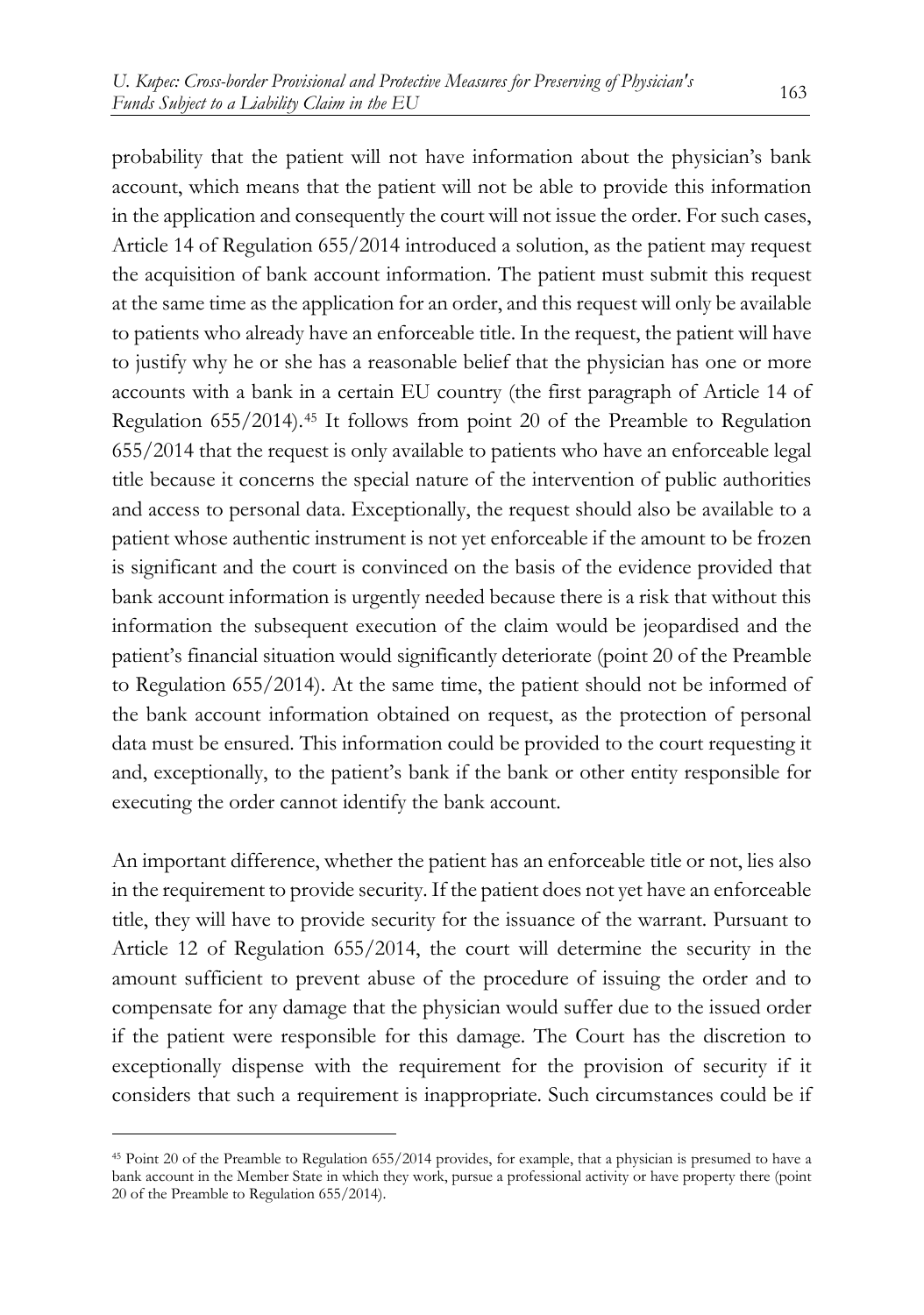the patient has particularly strong arguments for issuing an order and does not have sufficient resources to provide security and their claim relates to maintenance or to the payment of wages or if the size of the claim is such that the debtor is unlikely to suffer any damage (point 18 of Regulation 655/2014). The court also has the discretion to require the provision of security even if the patient already has an enforceable title. The court shall determine the amount and form of the security in an amount and form acceptable under the law of the State in which the court is situated. It follows from point 18 of the Preamble to Regulation 655/2014 that the security may take the form of a security deposit or a bank guarantee or a mortgage. A guideline in determining the amount of the security may also be the amount in which the order is to be issued (Cuniberti, 2018, 156-157). Until the patient provides security, the court will not issue an order.

As a safeguard against abuse of the procedure or order, Article 13 of Regulation 655/2014 also stipulates the patient's liability for damages. The latter would be liable for the damage that the physician would suffer due to fault on the patient's part. Regulation 655/2014 sets out the cases in which the rebuttable presumption of patient guilt applies. Pursuant to point 19 of Regulation 655/2014, Member States may determine additional grounds for liability, among others, Member States may introduce other types of liability[46](#page-17-0) (Cuniberti, 2018, p. 15). The law of the Member State of enforcement shall apply to the decision or assessment of liability for damages. If the order is carried out performed in more than one Member State, the law of the Member State in which the physician has habitual residence shall apply. If the physician is not habitually resident in any of the Member States of enforcement, the law of the Member State of enforcement with which the case has the closest connection shall apply, taking into account the size of the amount preserved in each Member State of enforcement.

An essential advantage of the procedure to issue an order is that no other procedure is required for the recognition and enforcement of the order; nor is a declaration of enforceability required. Another advantage is that the patient can anticipate the impact of the order, as the order works in all Member States by preserving funds in the debtor's bank account. Regarding the procedure for enforcement and implementation of the order, Regulation 655/2014 sets minimum standards, while

<span id="page-17-0"></span><sup>46</sup> Strict liability.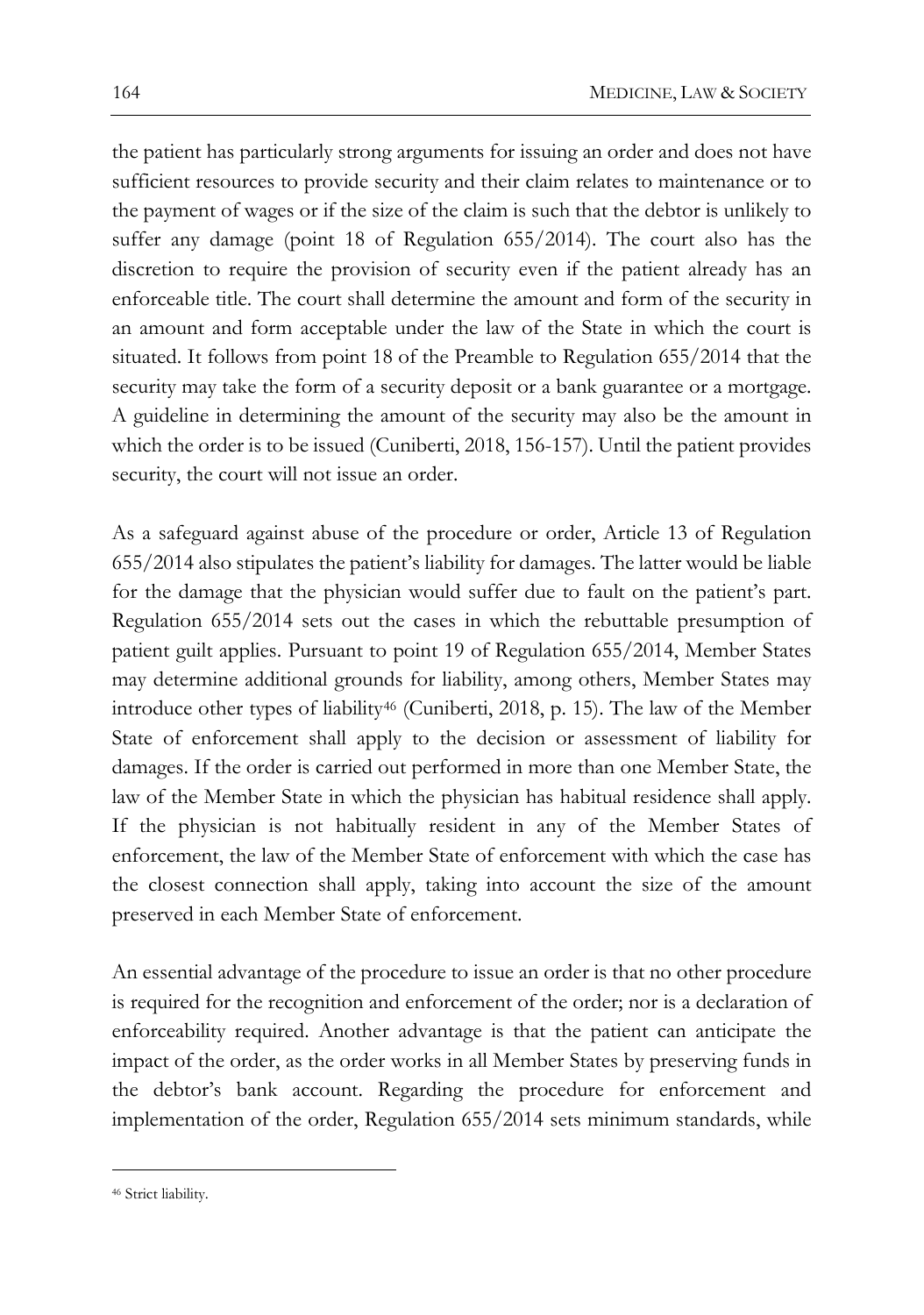the first paragraph of Article 25 of Regulation 655/2014 stipulates that the order is implemented in accordance with the implementing acts applicable to the implementation of equivalent national orders in the Member State of enforcement.[47](#page-18-0) However, Regulation 655/2014 provides that only amounts for which it is so determined by the national law of the Member State of enforcement (Article 31 of Regulation 655/2014) are exempt from seizure. With regard to the ranking of the order, Article 32 of Regulation 655/2014 provides that the order is to be placed on the same rank level as an equivalent national order in the Member State of enforcement.

Importantly, the order only affects the funds held by the physician in the bank account at the time of enforcement of the order. If the physician does not have funds in the bank account, the order will not take effect. If the physician has funds that are lower than the amount on the order, the order will only affect those funds. In the event that the physician receives additional funds after the execution of the order, the order will have no effect on those funds (Cuniberti, 2018, p. 224).[48](#page-18-1) In this case, the patient will be able to re-propose the issuance of an order,<sup>[49](#page-18-2)</sup> but it can be expected that the physician will redirect the cash flow to another bank account that is not known to the patient.

## **3.2 Brief comparison**

Common aspects of the procedures under Regulation 1215/2012 and Regulation 655/2014 are that they each allow the free movement of provisional measures by which the creditor can obtain a temporary settlement of a certain legal or factual situation. While Regulation 1215/2012 allows the free movement of provisional

<span id="page-18-0"></span><sup>47</sup> Equivalent national orders are orders *in personam*, which would be an interim order in the Republic of Slovenia.

<span id="page-18-1"></span><sup>48</sup> This provision is likely to be amended, as under Article 53 (1) of Regulation 655/2014, the Commission must submit a report to the European Parliament, the Council and the European Economic and Social Committee by 18 January 2022, assessing whether the amounts credited to the debtor's account after the execution of the order may be preserved on the basis of the order.

<span id="page-18-2"></span><sup>49</sup> In this case, the patient will have to make the declaration referred to in Article 16 of Regulation 655/2014, which means that in the application for an order they will have to declare whether they have already obtained such an order and the scope of the order (second paragraph of Article 8 of Regulation 655/2014). In the case of a meaningful application of Article 16 of Regulation 655/2014, the court will consider whether it is still appropriate to issue the order in full or in part.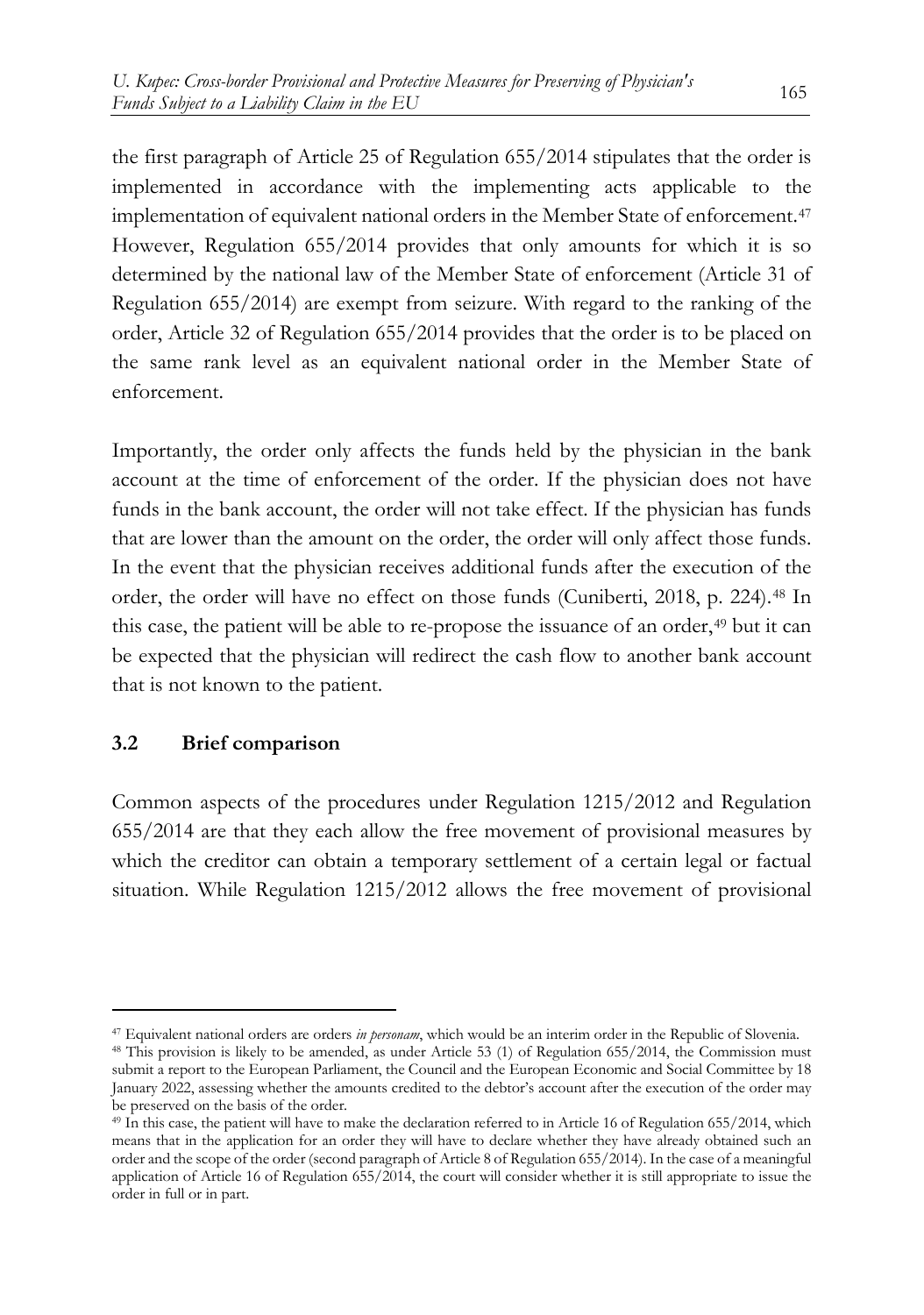measures regardless of their content,[50](#page-19-0) Regulation 655/2014 allows for the free movement of a provisional measure intended solely to freeze bank accounts.

In my opinion, the patient will have to consider several circumstances before deciding on the optimal procedure for issuing a provisional measure. If the patient wants to achieve the element of surprise or prevent the physician from being able to transfer their property out of reach before the measure is implemented, a provisional measure in the form of an order from Regulation 655/2014 will be the most appropriate. Also, effects of an order from Regulation 655/2014 will always be the same. However, this procedure will be most appropriate for a patient who already has an enforceable title, as they will only have to demonstrate urgency and real risk. In this case, the patient will still be at risk of being ordered to provide security by the court, but this risk is lower than for a patient who does not yet have an enforceable title, as this patient will have to post security in any case. For a patient who does not yet have an enforceable title, an order will only be considered if he or she has information about the physician's bank account.

I believe that the patient's decision will also be influenced by the effects of the order or provisional measure. The essential difference between the effects is that the effects of an order will always be the same; however, the effects of a judgment issued or executed under the provisions of Regulation 1215/2012 will not necessarily always be the same. The effects of a judgment may largely depend on the Member State in which the judgment is to be recognized or enforced. Due to the adjustment or change of effects, the court decision itself will no longer have exactly the same effects as the creditor expected. It is also likely that the judgment will have not only different effects but also less effect than expected. The recognition or enforcement process itself will take longer and there is still a theoretical possibility of refusing recognition or enforcement if the law of the requested Member State does not recognize such a measure or order (Kupec, 2021, p. 138).

<span id="page-19-0"></span><sup>50</sup> The creditor could also obtain a provisional measure to prevent the debtor from disposing of other types of property, such as movable and immovable property.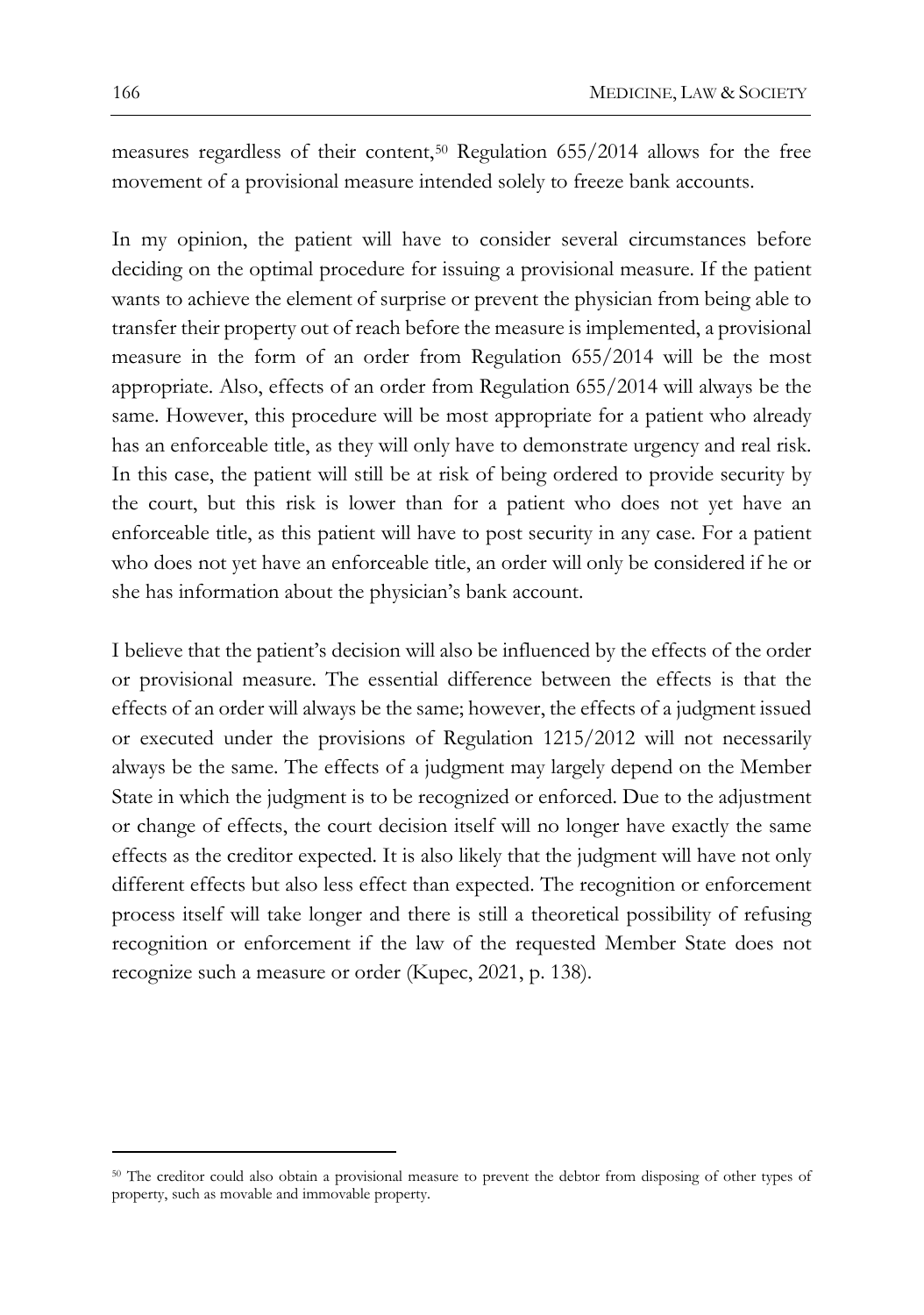## **3 Conclusion**

In view of all the above, my view is that a patient who would like to preserve the physician's funds faces substantial obstacles. The question of liability for damages depends on the law that will apply to a particular legal relationship. If Slovenian law were applied, the physician would be liable for damages if they made a professional or medical malpractice that would cause a wrong to the patient. The physician could also be liable for damages if they breached the duty of disclosure and the patient would suffer injury because of a risk that the physician did not warn the patient about. The patient will have the burden of making a claim and satisfying the burden of proof, but they will have an easier task, as the physician bears the burden of proving the content of the legal standard of conscientious and medically appropriate treatment.

If the physician has funds in bank accounts abroad and does not want to reimburse the patient, the patient will be able to seize these assets. EU law provides the patient with the legal avenues to obtain the preservation of the physician's funds for the duration of the litigation in which the patient seeks compensation, as well as for the duration of debt recovery. In particular, EU law allows for the recognition and enforcement of provisional measures, which enables the free movement of provisional measures so that they can take effect in other EU Member States. At the same time, EU law allows the patient to obtain an order that is freely transferable across the EU and can preserve the physician's funds.

#### **Court decisions**

- Case C-555/18, KHK v BAC and EEK, Judgment of the Court (Sixth Chamber) of 7 November 2019. ECLI:EU:C:2019:937.
- Judgment and decision of the Supreme Court of the Republic of Slovenia, ref. no. II Ips 342/2014 of 22. 1. 2015, ECLI:SI:VSRS:II.IPS.342.2014.
- Judgment and Order of the Supreme Court of the Republic of Slovenia, ref. no. II Ips 94/2015 of 2. 7. 2015, ECLI:SI:VSRS:II.IPS.94.2015.
- Judgment of the Higher Court in Ljubljana, ref. no. I Cp 1277/2020 of 8. 12. 2020, ECLI:SI:VSL:I.CP.1277.2020.
- Judgment of the Higher Court in Ljubljana, ref. no. I Cp 2257/2017 of 23. 5. 2018, ECLI:SI:VSL:I.CP.2257.2017.
- Judgment of the Higher Court in Ljubljana, ref. no. II Cp 1577/2018 of 7. 11. 2018, ECLI:SI:VSL:II.CP.1577.2018.
- Judgment of the Higher Court in Ljubljana, ref. no. II Cp 2586/2013 of 6. 5. 2014, ECLI:SI:VSL:II.CP.2586.2013.